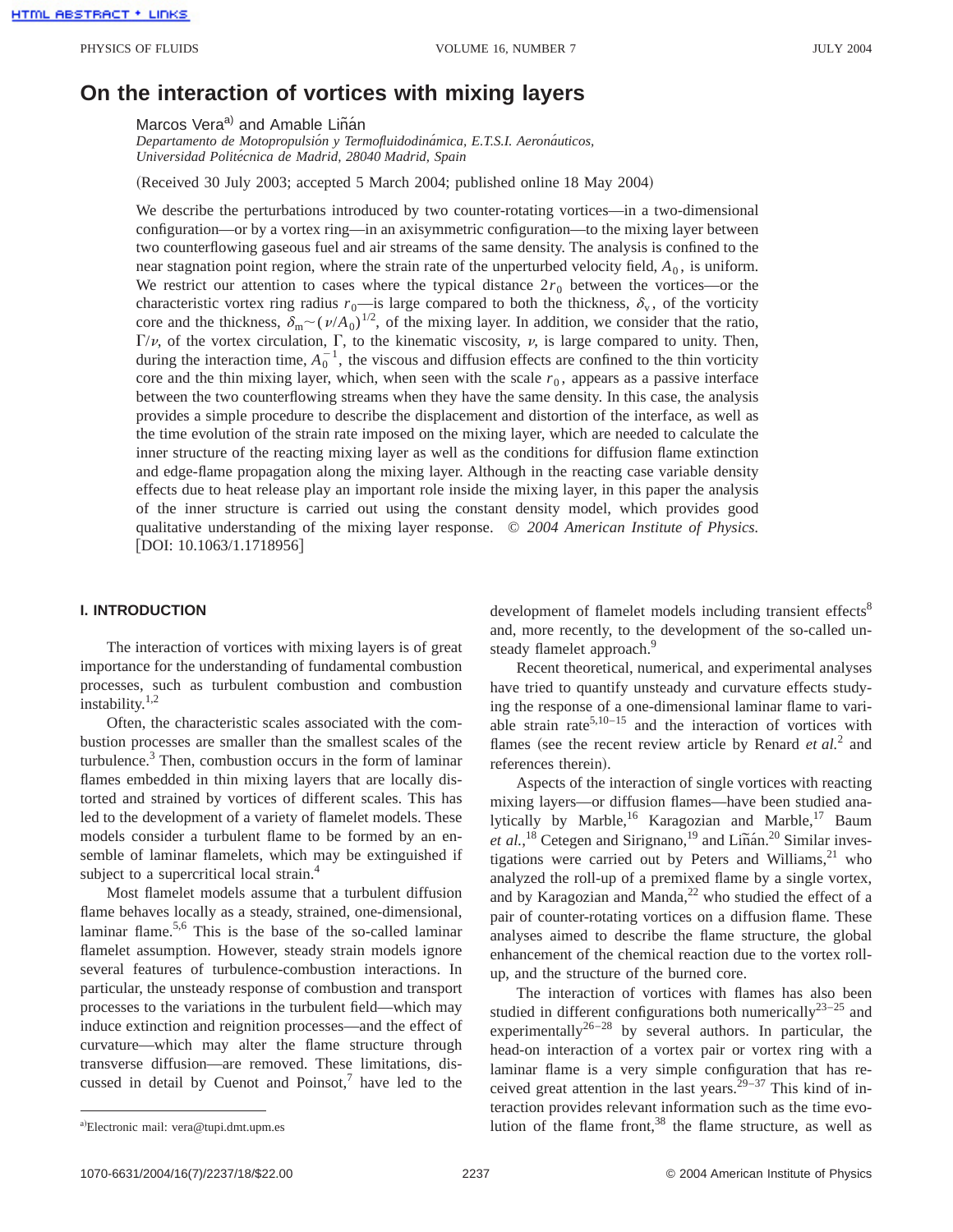information on extinction limits, pocket formation, effects of vortex size and strength, etc.

The aim of this work is to contribute to the understanding of the response of mixing layers (or diffusion flames) to the perturbations by vortices, analyzing the simple configuration of the head-on interaction of laminar vortex pairs—or vortex rings—with counterflow strained mixing layers. The analysis will be carried out, assuming constant density, for the cases of interest when the thicknesses  $\delta_{\rm m}$  of the mixing layer and  $\delta_{\rm v}$  of the vorticity core of the vortices are small compared to the characteristic core to core distance or vortex ring radius  $r_0$ .

In this case, three characteristic times arise in the problem, the baseline strain time,  $A_0^{-1}$ , the turnover time of the vortices,  $t_T \sim r_0^2/\Gamma$ , and the viscous time,  $t_v \sim r_0^2/\nu$ , where  $A_0$ denotes the (baseline) strain rate experienced by the unperturbed mixing layer and  $\Gamma$  denotes the strength of the vortices. Then, if the vortices are to maintain their identities during the interaction, the viscous time must be large compared to the other two time scales,  $t_v \ge A_0^{-1}$  and  $t_v \ge t_T$ , which leads naturally to the assumption that both Reynolds numbers,  $A_0 r_0^2 / \nu$  and  $\Gamma / \nu$ , must be large compared to unity. Then, the ratio of the baseline strain time to the turnover time,  $t_{\rm T}/A_0^{-1} \sim \Gamma/r_0^2 A_0 \sim 1$ , assumed to be of order unity, emerges here as the main parameter of the problem. In this case we are allowed to neglect the viscous effects to obtain a simple description of the flow field and the evolution of the vortices and of the distorted mixing layer. The results of this analysis will be used later to describe the internal structure of the mixing layer.

One aspect of special relevance in this kind of interaction is the distortion of the mixing layer by the vortices, which increases the flame surface area and enhances molecular mixing. Here we shall analyze the effects of this distortion on the distribution in the mixing layer of the so-called mixture fraction *Z*, a conserved scalar of unit concentration in the fuel stream and zero concentration in the air stream. In the Burke–Schumann limit of infinite reaction rates, the mixture fraction characterizes the diffusion flame structure when the mass and thermal diffusivities are assumed to be equal. In this case, the flame sheet is located at the surface where *Z* takes its stoichiometric value  $Z_s$ , and the rate of fuel consumption per unit flame surface is characterized by the value  $|\nabla Z|_{s}$  of the mixture fraction gradient at the stoichiometric surface. See, for example, the books of Williams<sup>1</sup> and Peters.<sup>3</sup>

When the effective activation energy of the overall reaction is large, diffusion flame extinction occurs, with small changes from the Burke–Schumann flame structure, when the thickness of the reaction layer,  $\delta_r$ , is still small compared with the effective thickness,  $\delta_{\rm m} \sim |\nabla Z|_{\rm s}^{-1}$ , of the mixing layer. In fact, the local extinction of the flame occurs when the instantaneous value  $\chi_s = D_T |\nabla Z|_s^2$  of the scalar dissipation rate at the stoichiometric surface, which is the inverse of the characteristic diffusion time  $\delta_{m}^{2}/D_{\text{T}}$ , grows to values of the order of the inverse of the residence time  $D_T / S_L^2$  across the preheated zone of the stoichiometric premixed flame.<sup>3,4</sup> Here  $D<sub>T</sub>$  is the thermal diffusivity of the mixture and  $S<sub>L</sub>$  denotes the propagation velocity of the stoichiometric premixed flame.

Under near-extinction conditions, the structure of the thin reaction layer, with characteristic response time  $\delta_r^2/D_T$ small compared with  $\delta_{\rm m}^2/D_{\rm T} \sim \chi_{\rm s}^{-1}$ , is quasi-steady and quasi-planar during the time of interaction of the vortex and the mixing layer. The critical value of  $\chi_s$  for extinction can then be taken to be equal to the extinction value  $\chi_{s,e}$  of a planar steady diffusion flame, which can be obtained experimentally or using numerical calculations based on a detailed kinetic scheme. Nevertheless, unsteady effects play a key role in determining the evolution of the outer mixing layer structure, and therefore of  $\chi_s$ , which in turn determines the conditions for the local extinction of the flame. For this reason, our main concern in this paper will be the description of the time and spatial evolution of  $\chi_s$  during the vortex mixing layer interaction.

During the flame vortex interaction, local extinction of the flame will occur as soon as the transient scalar dissipation rate imposed by the vortex, which is roughly  $\chi_{s} \sim t_{\rm T}^{-1}$  $\sim \Gamma/r_0^2$ , increases above a certain critical value. This can be achieved both by decreasing the vortex size,  $r_0$ , which, on the other hand, reduces the Reynolds number of the flow, or, alternatively, by increasing the strength of the vortex,  $\Gamma$ , which increases the Reynolds number of the flow. Then, the main advantage of considering vortices that are both ''large and strong'' is that one is able to decouple the diffusive processes that occur at the vortex core (diffusion of vorticity) from those that take place at the mixing layer (diffusion of species), and that it is possible to use boundary-layer analysis.

The analysis could also be used for the description of the dynamics of triple flames, or of flame-edges, that form after the local extinction of diffusion flames. The local extinction of the flame leads to the formation of extinguished holes (or annulus), where both reactants mix without reaction. These regions are separated from the diffusion flame by a flameedge that can propagate in either direction—as an ignition or extinction front—depending on the local flow conditions. Thus, for values of the scalar dissipation rate smaller than a critical value,  $\chi_{\rm s} < \chi_{\rm s,crit}$ , they propagate along the stoichiometric surface towards the unburned mixture in the form of triple flames (ignition fronts), while for  $\chi_{s, crit} < \chi_s < \chi_{s,e}$  they behave as extinction fronts that recede away from the unburned mixture.<sup>39,40</sup> The detailed analysis of the scalar dissipation rate along the flame surface is therefore of interest for the subsequent evolution of extinguished holes. $34$ 

The characteristic scales of the vortices and of the mixing layer are introduced in Sec. II, while the dynamics of the vortices and the flow field are described in Sec. III. The formulation of the inner structure of the mixing layer is given in Sec. IV and the numerical results are presented in Sec. V. The asymptotic description of the interaction in the limits of large and small effective vortex strength is outlined in Secs. VI and VII. Finally, some conclusions are presented in Sec. VIII.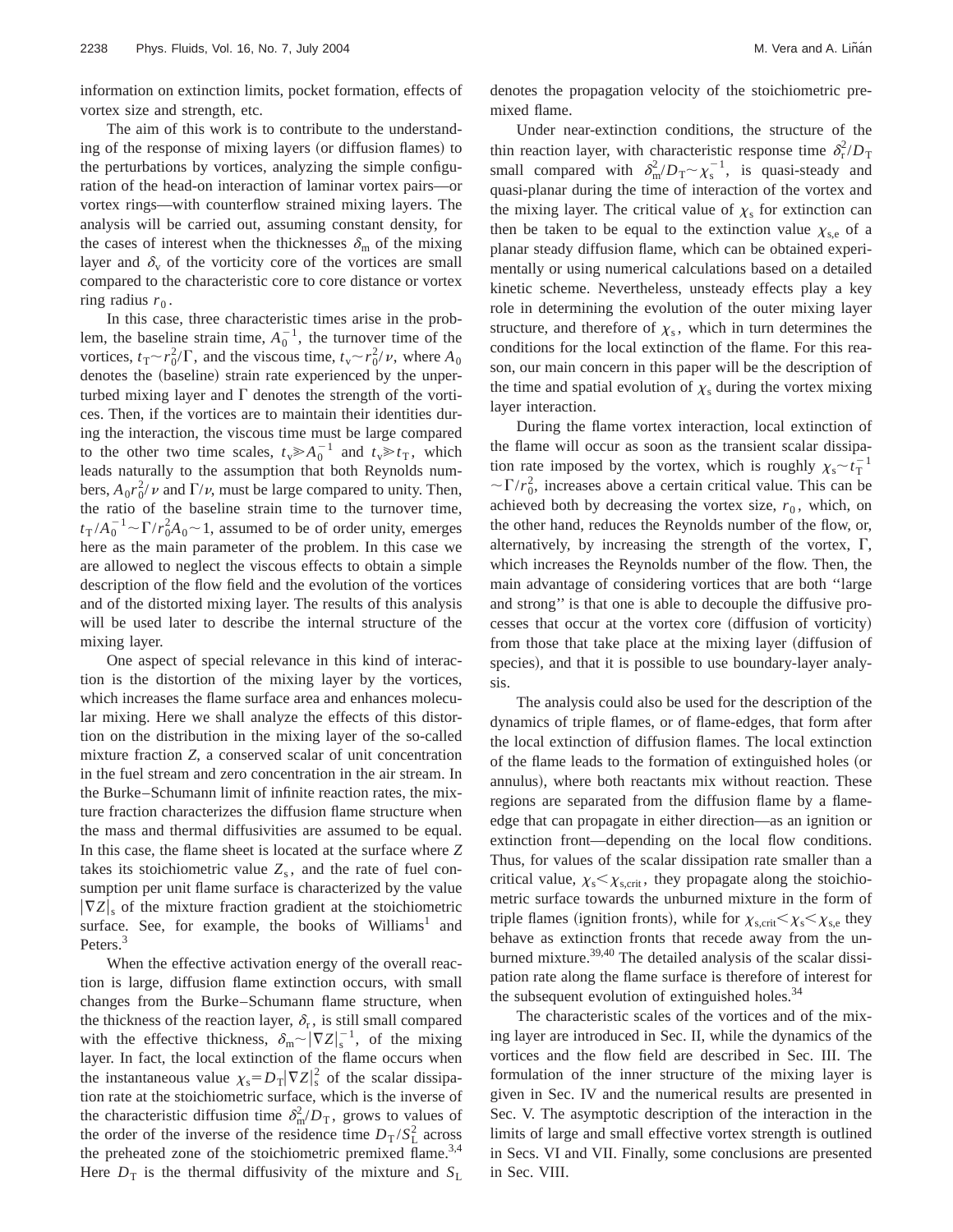## **II. CHARACTERISTIC SCALES IN THE INTERACTION OF VORTEX PAIRS/RINGS WITH MIXING LAYERS**

#### **A. Freely propagating vortex pairs/rings**

In this section we discuss the characteristic scales for the dynamics of vortex pairs, of circulation  $\Gamma$  and core to core distance  $2r_c$ , and of vortex rings, of circulation  $\Gamma$  and radius  $r_c$ , with a core thickness of size  $\delta_v \ll r_c$ .

For vortex pairs the characteristic length is  $r_c$ , while the characteristic velocity is  $V_1 = \Gamma/4\pi r_c$ . This is the velocity of displacement of the vortex pair when the Reynolds number  $Re_{\Gamma} = \Gamma/\nu$ , which is roughly the ratio of the diffusion time  $r_c^2/\nu$  to the turnover time  $r_c/V_I$ , is large compared with unity. Note that the propagation velocity  $V_I$  of a vortex pair does not depend on the size of the vorticity core, if this size  $\delta_{\rm v}$  is small compared with  $r_{\rm c}$ .

These scales are also applicable for vortex rings, although the velocity of self-propagation depends on the ratio  $\delta_{\rm v}/r_{\rm c}$  in the form

$$
V_{\rm I} = \frac{\Gamma}{4\,\pi r_{\rm c}} \left( \log \frac{8r_{\rm c}}{\delta_{\rm v}} - \frac{1}{4} \right),\tag{1}
$$

as obtained by Lord Kelvin<sup>41</sup> for a circular core of uniform vorticity.

As it is well known,  $42$  the streamlines in the reference frame moving with the vortex pair or ring demonstrate the existence of a bubble of fluid that is transported by the vortices, which becomes doughnut shaped for vortex rings for small values of  $\delta_{\rm v}/r_{\rm c}$ , such that

$$
\frac{V_{\rm I}}{\Gamma/2r_{\rm c}} = \frac{1}{2\,\pi} \left( \log \frac{8\,r_{\rm c}}{\delta_{\rm v}} - \frac{1}{4} \right) > 1. \tag{2}
$$

If the fluid used in the generation of the vortices and transported by them differs from the surrounding fluid, it is bounded by a mixing layer with a thickness of order  $(\nu/A_T)^{1/2}$ , where  $A_T = V_I/r_c \sim \Gamma/4\pi r_c^2$  is the characteristic value of the strain due to the vortices. Thus, if we want the vortices to maintain their identities  $(\nu/A_T)^{1/2}$  must be small compared with  $r_c$ , which is the case if  $\Gamma/4\pi\nu\gg1$ .

#### **B. Vortex pairs/rings subject to strain**

We shall now analyze the dynamics of the vortices when they move, under the conditions  $\text{Re}_{\Gamma} \sim \Gamma/4\pi \nu = V_1 r_c / \nu \ge 1$ and  $\delta_{\rm v}/r_{\rm c} \ll 1$ , in the straining flow field associated with two counter-flowing irrotational streams of the same density, and with a strain rate  $A_0$ . Our aim is to analyze the perturbations of the mixing layer by the vortices in cases where the thickness of the unperturbed mixing layer,  $\delta_{\text{m0}} = (D_T / A_0)^{1/2}$ , is small compared with  $r_c$ .

The motion of the vortices results from the superposition of the velocity due to the strain and the self-induced velocity  $V_I$ . As a consequence, the core to core distance of the vortex pair, or the vortex ring radius, will grow with time at rates

$$
\frac{dr_c}{dt} = A_0 r_c \quad \text{and} \quad \frac{dr_c}{dt} = \frac{A_0}{2} r_c,
$$
 (3)

respectively. Then, in order to characterize the size of the vortices, we shall use the value  $r_0$  of  $r_c$  at the time of cross-



FIG. 1. Schematic representation of the distortion by vortices of a mixing layer in the stagnation region between two gaseous counterflowing streams of fuel and air coming from  $z \rightarrow -\infty$  and  $z \rightarrow \infty$ , respectively. The different variables used in the description of the flow are clearly indicated.

ing of the vortices through the original plane of the mixing layer. Here we are interested in cases where the Reynolds number

$$
Re_0 = \frac{r_0^2 A_0}{\nu} = \frac{1}{Pr} \left( \frac{r_0}{\delta_{m0}} \right)^2
$$
 (4)

is large compared with unity. In addition, we shall assume that the Prandtl number  $Pr = \nu/D_T$  is of order unity, as typically occurs for gaseous mixtures.

The dynamics of the vortex pair or vortex ring will depend on the nondimensional circulation of the vortices,  $\tilde{\Gamma}$ , defined below in  $(8)$  and  $(22)$  for vortex pairs and vortex rings, respectively, which is the ratio of the characteristic self-induced strain due to the vortices, and the basic strain  $A_0$ of the unperturbed flow. For small values of  $\tilde{\Gamma}$  the basic strain will rapidly transport the vortices to the mixing layer and increase  $r_c$  exponentially with time.

For large values of  $\tilde{\Gamma}$  the interaction between the vortices and the basic strain involves two main time scales, the characteristic strain time,  $A_0^{-1}$ , and the turnover time of the vortices,  $4\pi r_0^2/\Gamma$ , which is small, by a factor  $\tilde{\Gamma}^{-1}$ , compared to  $A_0^{-1}$  when  $\tilde{\Gamma} \ge 1$ .

### **III. VORTEX DYNAMICS AND DISTORTION OF THE MIXING LAYER**

Under the assumptions stated above, in the following sections we shall analyze the perturbations introduced by two counter-rotating vortices—in a two-dimensional configuration—or by a vortex ring—in an axisymmetric configuration—on the mixing layer in the stagnation region between two gaseous counter-flowing streams of fuel and air, as shown schematically in Fig. 1. Without loss of generality, we consider that in the two-dimensional case the symmetry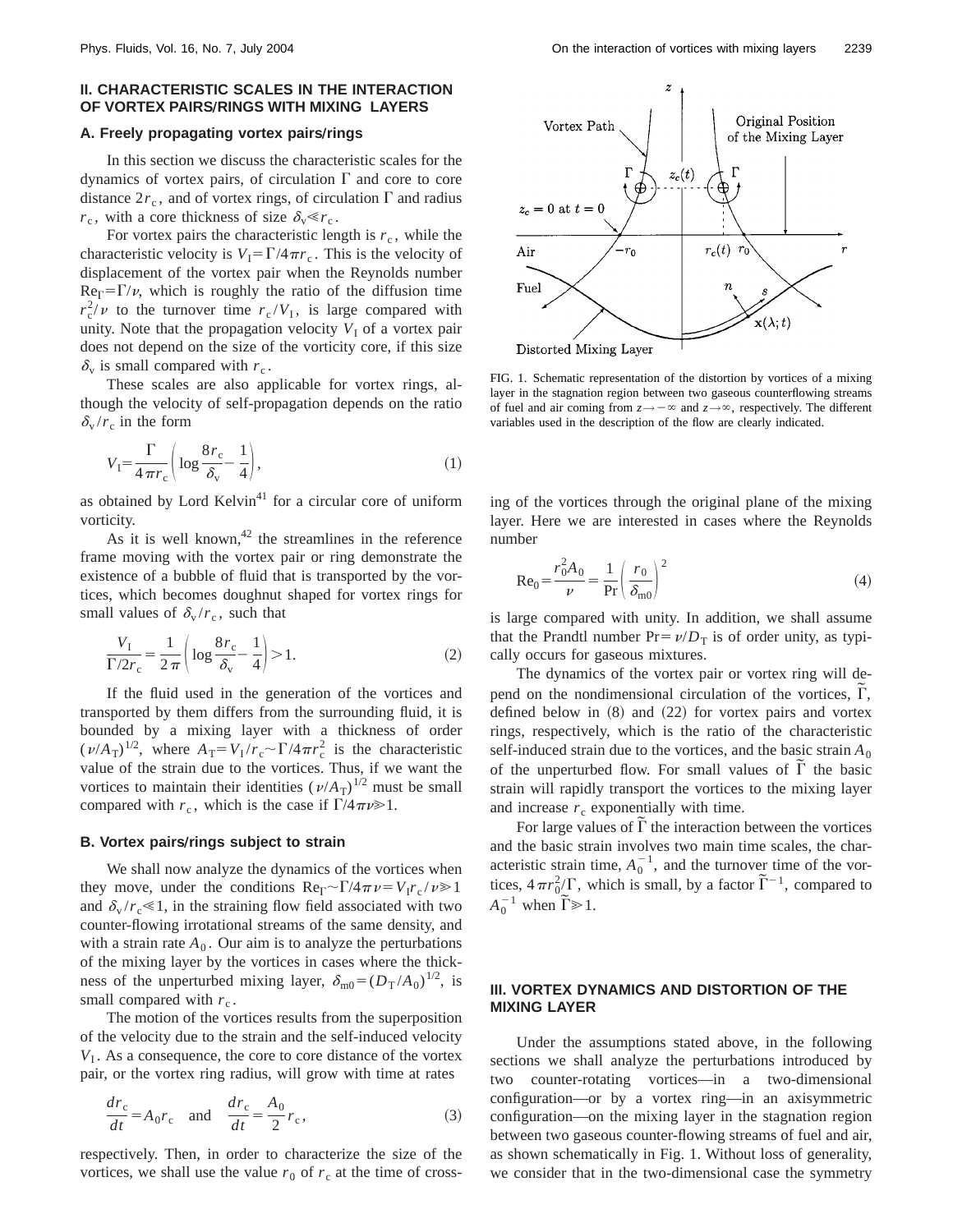plane of the vortex pair coincides with that of the basic strain, and in the axisymmetric case the vortex ring is coaxial with the basic flow.

When both streams have the same density, the unperturbed potential velocity field near the stagnation point is given by  $v = -A_0 z$  and  $u = A_0 r$  in the planar case, and by  $v = -A_0 z$  and  $u = A_0 r/2$  in the axisymmetric case. Here *r* and *z* denote the radial and axial Cartesian coordinates tangential and transverse to the unperturbed mixing layer, respectively, and *u* and *v* represent the corresponding velocity components along the *r* and *z* axes.

The perturbed mixing layer, whose thickness  $\delta_{\rm m}$  is infinitely thin compared with  $r_0$  in the limiting case,  $\Gamma/\nu \ge 1$  and  $r_0^2 A_0 / \nu \ge 1$ , that we are analyzing, is seen as a passive interface between the two counter-flowing fluids when these have the same density. The variable density effects, due to the heat release in the mixing layer, will be dependent on the outer velocity and pressure fields generated by the dynamics of the vortices, which is independent of the internal dynamics of the mixing layer.

Effectively, due to thermal expansion, the mixing layer can be viewed as a planar distribution of volume sources that induces transversal displacement velocities. These velocities generate an irrotational perturbation flow that has to be added to the outer irrotational flow due to the baseline strain and the vortices. This perturbation flow could be able to modify the vortex path if the displacement velocities were strong enough. However, this is not the case in the limiting case considered here. Using order of magnitude estimates, it is easy to see that the ratio of the (viscous) transversal displacement velocities,  $v_m \sim (\nu A_T)^{1/2} = (\nu V_I / r_c)^{1/2}$ , to the characteristic velocity of the vortices,  $V_1 = \Gamma/4\pi r_c$ , is of order

$$
v_{\rm m}/V_I \sim (\nu/V_I r_c)^{1/2} = (4\,\pi\nu/\Gamma)^{1/2},\tag{5}
$$

which is clearly small when the Reynolds number  $\Gamma/4\pi\nu$  is large. Therefore, being consistent with the approximation of thin-cored vortices, which required the assumption  $\Gamma/4\pi\nu\geq 1$ , we may also neglect the effect of thermal expansion on the outer irrotational streams.

The interaction between the vortices and the mixing layer is much more complex in the more general case of counter-flowing streams with different densities,<sup>43,44</sup> which is not treated here. In this case vorticity is generated at the interface by baroclinic effects, which affects strongly the dynamics of the vortices and the interface distortion. This, in turn, modifies the local values of the strain rate, whose time evolution ultimately determines the flame response.

#### **A. The two-dimensional case**

The velocity field associated with the vortex pair, of circulation  $\Gamma$  and core position  $r_c(t)$  and  $z_c(t)$ , has to be added to the unperturbed straining field to obtain the instantaneous velocity field, thus allowing us to calculate the time evolution of the vortex core position.

The evolution of  $r_c$  and  $z_c$  with time is obtained by evaluating *u* and *v* at the vortex core  $(r_c, z_c)$  leaving out the local self-induced velocity due to the vortex,



FIG. 2. Trajectory of the vortex pair (left) and vortex ring (right) in the (*r*,*z*) plane. The trajectory of the vortex ring is shown for different values of  $\alpha_0$ , for Re<sub>v0</sub>=2 (dashed), 8 (solid), and 80 (dotted). Note that the transverse coordinate is normalized with  $\tilde{\Gamma}r_0$  whereas the axial coordinate is normalized with  $r_0$ .

$$
\frac{dr_c}{dt} = A_0 r_c, \quad \frac{dz_c}{dt} = -A_0 z_c - \frac{\Gamma}{4\pi r_c}.
$$
 (6)

When these equations are integrated using as initial conditions the values  $r_0$  and  $z_0$  of the vortex position at  $t=0$ , we obtain the nondimensional vortex core position

$$
r_{\rm c}/r_0 = \xi_{\rm c} = e^{\tau}, \quad z_{\rm c}/r_0 = \eta_{\rm c} = -\tilde{\Gamma}\tau e^{-\tau}, \tag{7}
$$

which is shown in Fig. 2, written here in terms of the nondimensional time  $\tau = A_0 t$  and the nondimensional coordinates  $\xi = r/r_0$  and  $\eta = z/r_0$ . Here we have chosen as time origin the time of passage of the vortex pair through the original interface between the two streams.

Then, the ratio

$$
\widetilde{\Gamma} = \Gamma / 4 \pi r_0^2 A_0, \tag{8}
$$

appearing in (7), equal to the ratio  $V_{10} / A_0 r_0$  of the characteristic self-induced velocity,  $V_{10} = \Gamma/4\pi r_0$ , of the vortex pair to the radial velocity  $A_0r_0$  of the vortices, is the main parameter that characterizes the interaction of the vortex pair with the mixing layer.

If we measure the velocities with the scale  $A_0r_0$ , the instantaneous velocity field,  $\tilde{u} = u/A_0r_0$ ,  $\tilde{v} = v/A_0r_0$ , is given by

$$
\tilde{u} = \xi - 2\tilde{\Gamma} \left[ \frac{\eta - \eta_c}{(\xi - \xi_c)^2 + (\eta - \eta_c)^2} - \frac{\eta - \eta_c}{(\xi + \xi_c)^2 + (\eta - \eta_c)^2} \right],
$$
\n(9a)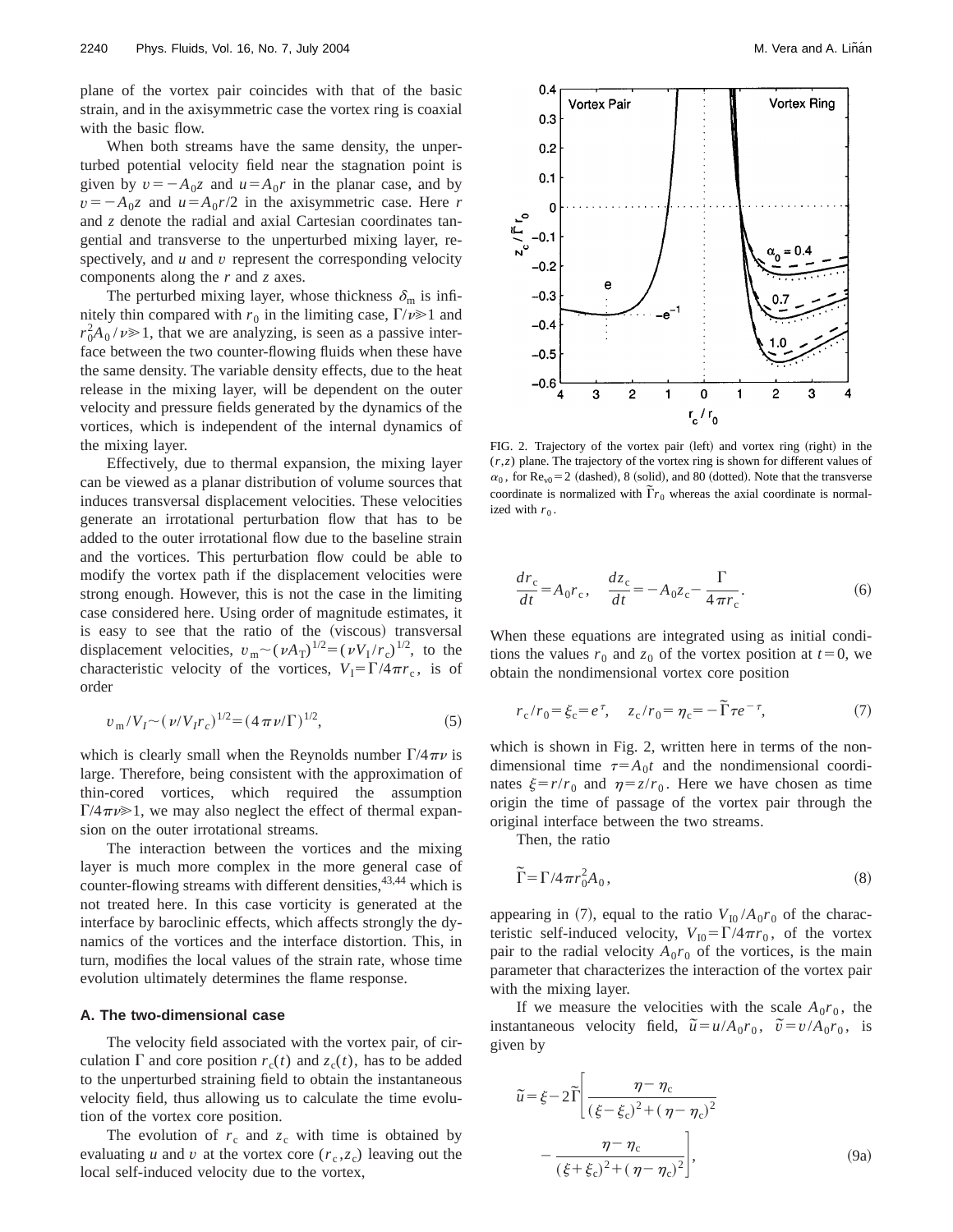$$
\tilde{v} = -\eta + 2\tilde{\Gamma}\left[\frac{\xi - \xi_c}{(\xi - \xi_c)^2 + (\eta - \eta_c)^2} - \frac{\xi + \xi_c}{(\xi + \xi_c)^2 + (\eta - \eta_c)^2}\right].
$$
\n(9b)

The position at various times of the mixing layer, which is infinitely thin in the limiting case,  $\Gamma/\nu \ge 1$  and  $A_0 r_0^2/\nu$  $\geq 1$ , that we are analyzing, corresponds to the time evolution of the fluid surface which at  $\tau \rightarrow -\infty$  is at  $\eta=0$ .

Thus, the centerplane value  $\eta_m = z_m / r_0(\leq 0)$  of this mixing layer, which corresponds to  $\xi=0$ , is given from Eq.  $(9b)$  by

$$
\frac{d\,\eta_{\mathrm{m}}}{d\,\tau} = -\,\eta_{\mathrm{m}} - \frac{4\,\widetilde{\Gamma}\,\xi_{\mathrm{c}}}{\xi_{\mathrm{c}}^2 + \left(\,\eta_{\mathrm{c}} - \,\eta_{\mathrm{m}}\right)^2},\tag{10}
$$

where  $\xi_c$  and  $\eta_c$  are given by (7), complemented with the boundary condition  $\eta_m=0$  at  $\tau \rightarrow -\infty$ .

The time evolution of the nondimensional strain rate,  $\tilde{A}$  $=$ *A*/ $A<sub>0</sub>$ , at the lower point region of the mixing layer can be calculated using (9a) at  $\eta = \eta_m$  and  $\xi \ll \xi_c$ . This gives

$$
\widetilde{A} = \frac{\widetilde{u}}{\xi} = 1 + \frac{8\widetilde{\Gamma}(\eta_{\rm c} - \eta_{\rm m})\xi_{\rm c}}{\left[\xi_{\rm c}^2 + (\eta_{\rm c} - \eta_{\rm m})^2\right]^2},\tag{11}
$$

which, as will be shown below, we need in order to calculate the time evolution of the mixing layer thickness and the scalar dissipation rate, which determines the time of extinction of the diffusion flame.

#### **B. The axisymmetric case**

The formulation of the problem is more involved in the case of the axisymmetric motion of a vortex ring in a counterflow. The self-induced velocity  $V_I$  of a vortex ring depends on the circulation,  $\Gamma$ , the radius of the vortex ring,  $r_c$ , and the apparent size,  $\delta_{v}$ , of the vortex core, which in addition depends on the vorticity distribution, as discussed in detail by Saffman.<sup>42</sup>

For the self-induced velocity of a vortex ring we shall use the value

$$
V_{\rm I} = \frac{\Gamma}{4\,\pi r_{\rm c}} \bigg( \log \frac{8r_{\rm c}}{\delta_{\rm v}} - C \bigg),\tag{12}
$$

where the constant *C* depends on the shape of the vorticity distribution within the core. Here we shall use the value *C*  $=0.558$  corresponding to a Gaussian vorticity distribution,<sup>42</sup> as discussed in detail in the Appendix. The vortex core size is defined by

$$
\delta_{\rm v}^2 = \frac{2\,\pi}{\Gamma} \int_0^\infty \rho^3 \omega(\rho, t) d\rho \tag{13}
$$

in terms of the instantaneous value of the vorticity  $\omega(\rho,t)$  at a distance  $\rho$  from the vortex centroid. Then the dynamics of the vortex ring is given by

$$
\frac{dr_{\rm c}}{dt} = \frac{A_0}{2}r_{\rm c},\tag{14}
$$

$$
\frac{dz_c}{dt} = -A_0 z_c - \frac{\Gamma}{4 \pi r_c} \left( \log \frac{8r_c}{\delta_v} - C \right).
$$
 (15)

Due to the stretching associated with the growth of the vortex ring radius, the size  $\delta_{\rm v}$  of the vorticity core will also change with time. If we neglect viscous diffusion, the volume of the vorticity core, proportional to  $r_c \delta_v^2$ , should remain constant, as is usually assumed in inviscid vortex rings models  $(e.g.,$  Miloh and Shlien,<sup>45</sup> Miyazaki and Kambe,<sup>46</sup> Tyvand and Miloh $47$ ).

On the other hand, when the diffusion time  $\delta_{\rm v}/\nu$  is of the order of the strain time  $A_0^{-1}$ , the distribution of vorticity in the vortex core will eventually reach a steady state characterized by a radial balance between convection and diffusion, leading to a constant value of the vortex core thickness of the order of the characteristic viscous length  $(\nu/A_0)^{1/2}$ .

In particular, if we measure the characteristic viscous time of the vortex core  $\delta_{\rm v}^2/\nu$  with the characteristic strain time  $A_0^{-1}$  we obtain the Reynolds number

$$
\text{Re}_\text{v} = \frac{\delta_v^2 A_0}{\nu} = \left(\frac{\delta_v}{r_0}\right)^2 \text{Re}_0,\tag{16}
$$

which can also be viewed as the square of the nondimensional vortex core thickness based on the viscous length  $(\nu/A_0)^{1/2}$ . The time evolution of the vortex core size can only be determined from a detailed analysis of the vorticity dynamics within the core. This analysis, which is left to the Appendix, gives

$$
Re_v = 8 + (Re_{v0} - 8)e^{-\tau/2}
$$
 (17)

where  $\text{Re}_{v0} = \delta_{v0}^2 A_0 / \nu$  denotes the value of  $\text{Re}_v$  at  $\tau=0$ .

Thus, to characterize the vortex ring we shall use its constant circulation  $\Gamma$  together with the values  $r_0$  and  $\delta_{\rm v0}$  of the vortex ring radius  $r_c$  and the vortex core thickness  $\delta_{\rm v}$ when the vortex ring crosses, at time  $t=0$ , the unperturbed position of the dividing surface  $z=0$  of the mixing layer.

Then,  $r_c$  and  $z_c$  will be given by the solution of (14) and (15) with the boundary conditions  $r_c = r_0$  and  $z_c = 0$  at *t* = 0, and with  $\delta_{\rm v}$  given by (16) and (17) as a function of time. This yields

$$
r_{\rm c}/r_0 = \xi_{\rm c} = e^{\tau/2} \tag{18}
$$

that can be used to write

$$
\frac{d\,\eta_{\rm c}}{d\,\tau} = -\,\eta_{\rm c} - \frac{\Gamma}{4\,\pi\,r_{0}^{2}A_{0}}\,e^{-\,\tau/2}\Bigg\{2\,\pi\,\alpha_{0} + \frac{\tau}{2} - \frac{1}{2}\log\Bigg[\frac{8}{\text{Re}_{\text{v0}}}\Bigg.\Bigg.
$$
\n
$$
+ \left(1 - \frac{8}{\text{Re}_{\text{v0}}}\right)e^{-\,\tau/2}\Bigg]\Bigg\}.\tag{19}
$$

Here we have introduced the parameter

$$
\alpha_0 = \frac{V_{\rm I0}}{\Gamma/2r_0} = \frac{1}{2\,\pi} \bigg( \log \frac{8\,r_0}{\delta_{\rm v0}} - C \bigg) = \frac{1}{2\,\pi} \bigg( \log \frac{8\,\text{Re}_0^{1/2}}{\text{Re}_{\rm v0}^{1/2}} - C \bigg),\tag{20}
$$

or nondimensional form of the self-induced velocity  $V_{10}$  at  $\tau=0$ , which determines the structure of the flow when the vortex ring crosses the original plane of the mixing layer.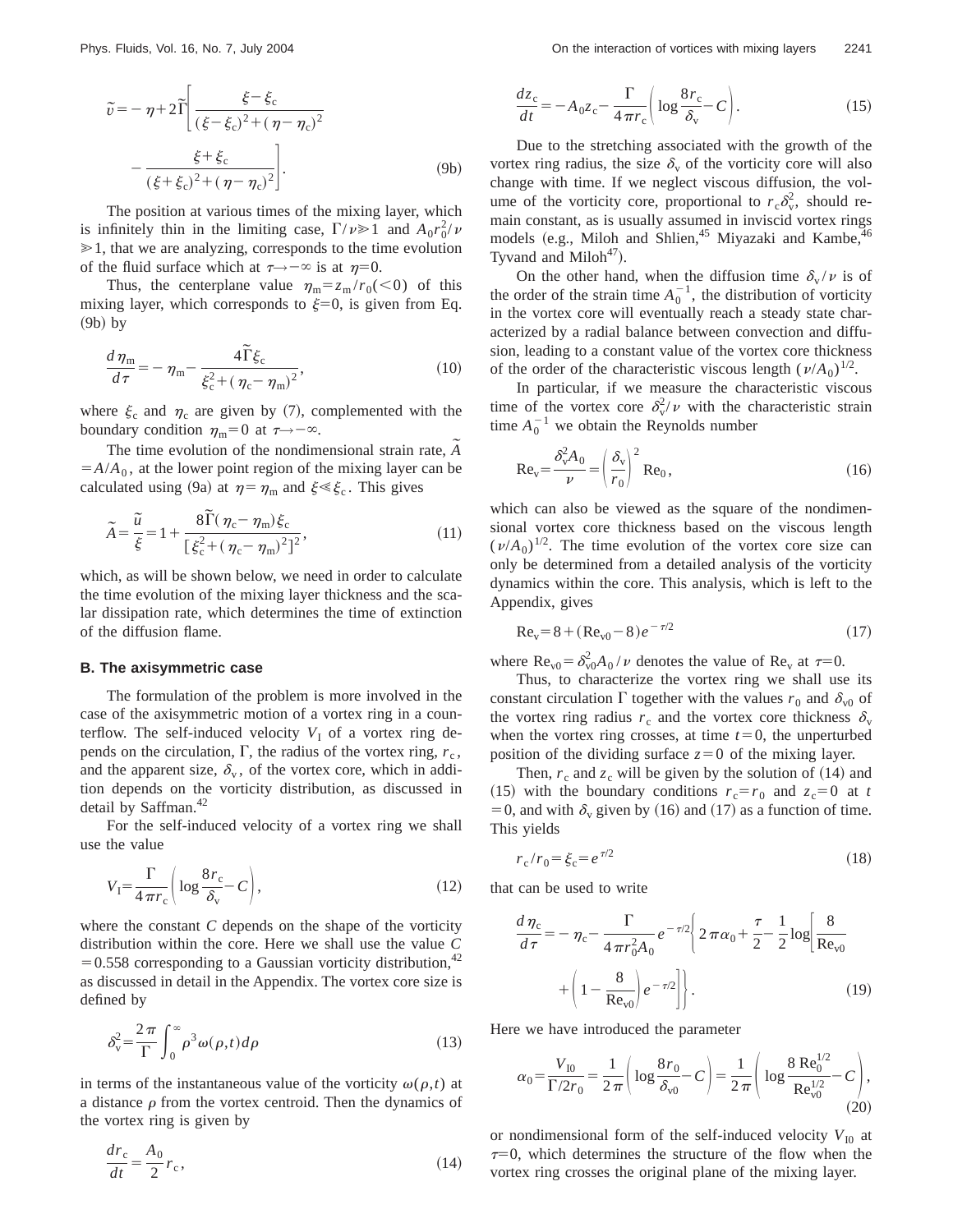Equation  $(19)$  can be integrated with the boundary condition  $\eta_c=0$  at  $\tau=0$  to give

$$
\frac{\eta_{\rm c}}{\widetilde{\Gamma}} = -\left[2\alpha_0 - \frac{1}{\pi} + \frac{1}{2\pi} \left(\tau - \log \frac{\text{Re}_{\text{v}}}{\text{Re}_{\text{v0}}}\right)\right] e^{-\tau/2} + \left[2\alpha_0 - \frac{1}{\pi} + \frac{1}{2\pi} \left(\frac{\text{Re}_{\text{v0}}}{8} - 1\right) \left(\frac{\tau}{2} + \log \frac{\text{Re}_{\text{v}}}{\text{Re}_{\text{v0}}}\right)\right] e^{-\tau}
$$
\n(21)

where  $\text{Re}_y$  is given by Eq. (17) as a function of time in terms of its initial value  $\text{Re}_{v0}$  at  $\tau=0$ . Figure 2 shows the trajectories of the vortex core in the plane  $(r, z)$  for different values of  $\alpha_0$  and  $\text{Re}_{\text{v0}}$ .

In  $(21)$ , the nondimensional vortex strength

$$
\widetilde{\Gamma} = \Gamma / 2r_0^2 A_0 \tag{22}
$$

is the ratio of the characteristic turnover velocity of the vortex,  $\Gamma/2r_0$ , to the baseline strain velocity  $A_0r_0$  at a distance  $r<sub>0</sub>$  from the stagnation point. Alternatively, it can also be viewed as the ratio of the characteristic strain induced by the vortex ring,  $\Gamma/2r_0^2$ , to the basic strain,  $A_0$ , or as the ratio of the basic strain time,  $A_0^{-1}$ , to the turnover time,  $2r_0^2/\Gamma$ . It is important to note that the above definition of the nondimen- $\frac{1}{\pi}$  sional vortex circulation  $\overline{\Gamma}$  differs from that of the twodimensional case by a factor of  $2\pi$ .

In the following, we shall restrict our attention to values of  $\alpha_0$  smaller than unity, which corresponds to values of  $\delta_{\rm v}/r_{\rm c} \gtrsim 1/117$  for which the domain of fluid traveling with the vortices remains bubble shaped, $42$  as is typically observed in the experiments.

To calculate the instantaneous velocity field at any point  $(r, z)$  other than  $(r_c, z_c)$ , we need to add to the unperturbed velocity field,  $u = rA_0/2$  and  $v = -zA_0$ , the velocity field induced by the vortex ring. Then, the nondimensional velocity field can be written  $as<sup>48</sup>$ 

$$
\widetilde{u} = \frac{\xi}{2} - \frac{\widetilde{\Gamma}}{\pi \xi_c} \left( \frac{\xi_c}{2 \xi} \right)^{3/2} \left( \frac{\eta - \eta_c}{\xi_c} \right) I_1(\mu), \tag{23a}
$$

$$
\widetilde{v} = -\eta + \frac{\widetilde{\Gamma}}{\pi \xi_c} \left( \frac{\xi_c}{2\xi} \right)^{3/2} \left[ \frac{\xi}{\xi_c} I_1(\mu) - I_0(\mu) \right],\tag{23b}
$$

where  $I_0$  and  $I_1$  can be expressed in terms of *K* and *E*, the complete elliptic integrals of the first and the second kind, as

$$
I_0(\mu) = \int_0^{\pi} \frac{d\theta}{1 + \mu - \cos\theta} = \frac{2/\mu}{(2 + \mu)^{1/2}} E(k),
$$
 (24)

$$
I_1(\mu) = \int_0^\pi \frac{\cos \theta \, d\theta}{1 + \mu - \cos \theta}
$$
  
= 
$$
\frac{2}{(2 + \mu)^{1/2}} \left[ \frac{1 + \mu}{\mu} E(k) - K(k) \right],
$$
 (25)

with

$$
\mu = \frac{(\eta - \eta_c)^2 + \xi^2 + \xi_c^2}{2\xi\xi_c} - 1,\tag{26}
$$

$$
k = \left(\frac{2}{2+\mu}\right)^{1/2}.\tag{27}
$$

In particular, the vertical evolution  $\eta_{\rm m} = z_{\rm m}/r_0$  of the mixing layer in the near-axis region, where  $r \ll r_c$ , is given by the integration of

$$
\frac{d\,\eta_{\rm m}}{d\,\tau} = -\,\eta_{\rm m} - \frac{\widetilde{\Gamma}\,\xi_{\rm c}^2}{\left[\,\xi_{\rm c}^2 + (\,\eta_{\rm c} - \,\eta_{\rm m})^2\right]^{3/2}},\tag{28}
$$

where  $\xi_c$  and  $\eta_c$  are given by (18) and (21), with the initial condition  $\eta_m=0$  at  $\tau \rightarrow \infty$ , which provides, together with Eq.  $(21)$ , the evolution of the strain rate experienced by the mixing layer at the axis of symmetry

$$
\widetilde{A} = \frac{A}{A_0} = 1 + \frac{3\widetilde{\Gamma}\xi_c^2(\eta_c - \eta_m)}{\left[\xi_c^2 + (\eta_c - \eta_m)^2\right]^{5/2}}.
$$
\n(29)

#### **IV. STRUCTURE OF THE MIXING LAYER**

#### **A. Conservation equations and thermochemical model**

In the Burke–Schumann limit of infinitely fast chemistry the fuel and oxygen do not coexist. Their mass fractions  $Y_F$ and  $Y_{\text{O}_2}$ , which satisfy the relation  $Y_F \cdot Y_{\text{O}_2} = 0$ , can be calculated, if we assume equal diffusivities of mass and heat  $D<sub>T</sub>$ , in terms of the mixture fraction *Z*, which is defined by

$$
Z = \frac{SY_{F}/Y_{F0} - Y_{O_2}/Y_{O_20} + 1}{S + 1}
$$
\n(30)

in terms of the mass fractions of fuel and oxygen at their corresponding feeding streams,  $Y_{F0}$  and  $Y_{O<sub>2</sub>0}$ , and the air to fuel mass stoichiometric ratio  $S = s_0 Y_{F0} / Y_{O_2 0}$ , where  $s_0$  denotes the mass of oxygen consumed per unit mass of fuel. Then the temperature *T*, given by  $T = T_0 + \gamma T_0 (1 - Y_F / Y_{F0})$  $-Y_{\text{O}_2}/Y_{\text{O}_2,0}$ , can also be obtained in terms of the mixture fraction, where  $T_0$  is the temperature of the feeding streams, and  $\gamma$  is the heat release parameter, defined by  $\gamma$  $= qY_{F0} / [c_pT_0(1+S)]$  in terms of the heat release q per unit mass of fuel consumed, and the specific heat  $c_p$  at constant pressure, assumed here to be constant.

If we assume, in addition, constant values for the gas density  $\rho$  and the thermal diffusivity  $D_T$ , the conservation equation for the mixture fraction *Z* can be written as

$$
\frac{\partial Z}{\partial t} + \mathbf{u} \cdot \nabla Z = D_{\mathrm{T}} \nabla^2 Z,\tag{31}
$$

where the velocity field  $\mathbf{u}=(u,v)$  is given by (9) in the twodimensional case and by  $(23)$  in the axisymmetric case. This equation is to be solved with the boundary conditions  $Z=0$ in the oxidizer stream and  $Z=1$  in the fuel stream, and then the flame sheet is given by  $Z = Z_s = 1/(S+1)$ .

#### **B. Asymptotic solution for large Peclet numbers**

To describe the distribution of the mixture fraction in the mixing layer when the Reynolds number  $A_0 r_0^2 / \nu$  is large, we define a system of orthogonal curvilinear coordinates (*s*,*n*) attached to it, as shown in Fig. 1. Here *s* and *n* denote the distances measured along and normal to the mixing layer, respectively, with the origin of *s* located at  $r=0$ .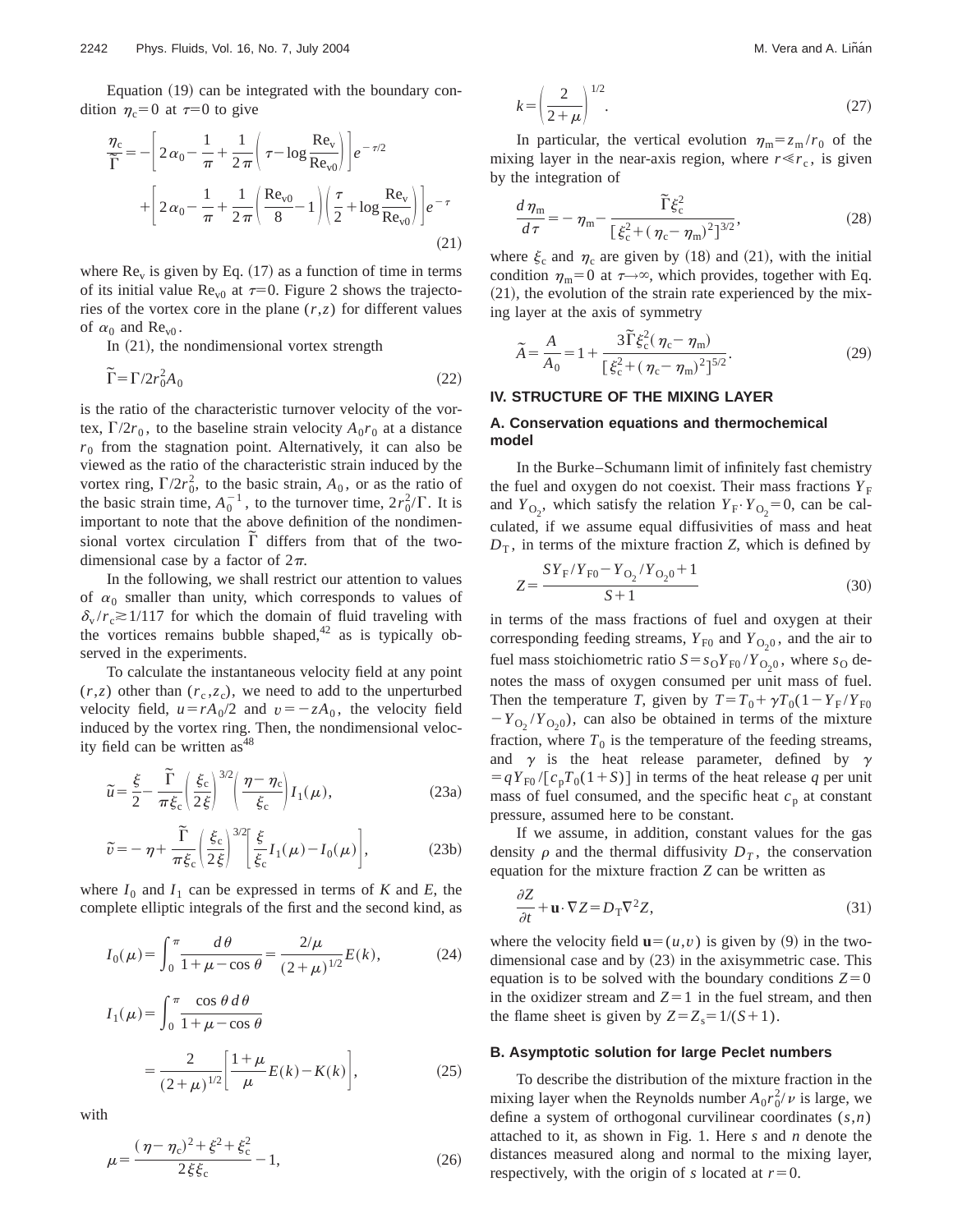In the coordinate system attached to the mixing layer, the continuity equation takes the form

$$
\frac{\partial (r^j u_s)}{\partial s} + \frac{\partial (r^j u_n)}{\partial n} = 0,
$$
\n(32)

where  $j=0$  in the two-dimensional case and  $j=1$  in the axisymmetric case, and  $u_s$  and  $u_n$  denote the local velocity components along the *s* and *n* axis.

Since the density is assumed to be constant, the term  $\partial (r^j u_s)/\partial s$  takes a constant value across the mixing layer. Then, Eq.  $(32)$  can be integrated with the boundary condition  $u_n=0$  at  $n=0$  to give

$$
u_n = -nA(s,t),\tag{33}
$$

where

$$
A(s,t) = \frac{1}{r^j} \frac{\partial (r^j u_s)}{\partial s} \tag{34}
$$

is the local strain rate imposed by the flow on the mixing layer, to be discussed in Sec. V below, and Eq.  $(31)$  can be written as

$$
\frac{\partial Z}{\partial t} + u_s \frac{\partial Z}{\partial s} - nA \frac{\partial Z}{\partial n} = D \frac{\partial^2 Z}{\partial n^2}.
$$
 (35)

The solution of this equation must be symmetric, and analytic, at  $s=0$ , and satisfy the boundary conditions  $Z=0$  as  $n \rightarrow \infty$  and  $Z=1$  as  $n \rightarrow -\infty$ .

It should be noted that in Eq.  $(35)$  we have dropped out the effects of curvature, which are of order  $Pe_0^{-1/2} \le 1$ . Here  $Pe_0 = A_0 r_0^2/D_T$  denotes the Peclet number of the unperturbed flow, which is large when  $A_0 r_0^2 / \nu$  is large since the Prandtl number  $Pr = \nu/D_T$  is of order unity for gases. Similarly, we have neglected the longitudinal diffusion term, of order  $\text{Pe}_0^{-1}$ , which is even smaller than the curvature terms.

According to this, when the characteristic size of the vortex pair or ring is large compared with the mixing layer thickness, the effects of the curvature are negligible and, in first approximation, the mixing layer behaves as quasiplanar. This is in agreement with the experimental results of Santoro, $35$  corresponding to fuels with unity Lewis number, which show that the scalar dissipation rate at extinction is independent of the radius of the vortex in the case of vortex rings large compared to the original thickness of the mixing layer.

It is easy to check that the solution of  $(35)$  has the selfsimilar form  $Z(n,s,t) = Z_0(\eta)$ , where  $\eta = n/\delta_m(s,t)$  is a similarity variable  $8,49$  defined by measuring the distance normal to the mixing layer with the local value  $\delta_m(s,t)$  of the mixing layer thickness, to be given by Eq.  $(38)$  below. Written in terms of the new variables,  $(35)$  takes the form

$$
-\eta \frac{dZ_0}{d\eta} \left[ \frac{1}{\delta_m} \left( \frac{\partial \delta_m}{\partial t} + u_s \frac{\partial \delta_m}{\partial s} \right) + A \right] = \frac{D_T}{\delta_m^2} \frac{d^2 Z_0}{d\eta^2}.
$$
 (36)

This equation is satisfied if  $\delta_{m}(s,t)$  and  $Z_0(\eta)$  are chosen so as to verify the equations $50$ 

$$
\eta Z_{0\eta} + Z_{0\eta\eta} = 0,\t\t(37)
$$

corresponding to a mixing layer subject to a constant unit strain, where the subscript  $\eta$  indicates derivative, and

$$
\frac{\partial \delta_{\rm m}^2}{\partial t} + u_s \frac{\partial \delta_{\rm m}^2}{\partial s} = 2D_{\rm T} - 2A \delta_{\rm m}^2,\tag{38}
$$

obtained equating the bracketed term in Eq. (36) to  $D_T / \delta_m^2$ and multiplying the resulting equation by  $2\delta_{\rm m}^2$ .

The solution of  $(37)$  with the boundary conditions  $Z_0(\infty) = Z_0(-\infty) - 1 = 0$  is

$$
Z_0(\eta) = (\frac{1}{2}) \text{erfc}(\eta/\sqrt{2}),\tag{39}
$$

a mixture fraction whose dependence on *s* and *t* is through the local value  $\delta_{m}(s,t)$  of the thickness of the mixing layer, given by Eq. (38). This equation can be solved for  $\delta_{\rm m}^2$  with the method of characteristics using the initial condition  $\delta_{\rm m}^2$  $= \delta_{\text{m0}}^2 = D_{\text{T}}/A_0$  at  $t \rightarrow -\infty$  provided by the solution of the unperturbed problem.

With  $Z_0(\eta)$  given by Eq. (39), the flame surface lies, in first approximation, at  $\eta = \eta_s$ , where  $Z_0 = Z_{0s} = 1/(S+1)$ , given implicitly by  $Z_{0s} = (\frac{1}{2}) \text{erfc}(\eta_s / \sqrt{2})$ . The nondimensional mixture fraction gradient at  $Z_0 = Z_{0s}$  is

$$
\kappa(S) \equiv |Z_{0\eta}|_s = (2\pi)^{-1/2} \exp(-\eta_s^2/2), \tag{40}
$$

a value that depends only on *S* and, therefore, does not vary along the flame surface. This value can be used to calculate the value  $\chi_s = D_T |\nabla Z|_s^2$  of the scalar dissipation rate at the stoichiometric surface, given in nondimensional form by

$$
\chi_{\rm s}/\chi_{\rm s0} = \delta_{\rm m0}^2/\delta_{\rm m}^2 \tag{41}
$$

where  $\chi_{s0} = A_0 \kappa(S)$  is the scalar dissipation rate at the unperturbed flame.

The analysis provides also the mass of fuel burned per unit surface per unit time,  $m_f$ , proportional to  $|\nabla Z|_s$ , which can be written in nondimensional form as

$$
m_{\rm f}/m_{\rm f0} = \delta_{\rm m0}/\delta_{\rm m},\tag{42}
$$

where  $m_{f0} = \rho Y_{F0}(D_T A_0)^{1/2}(1+S^{-1})\kappa(S)$  is the corresponding fuel consumption rate at the unperturbed flame.

#### **V. NUMERICAL RESULTS**

To describe the distortion of the mixing layer it is convenient to introduce the Lagrangian parameter  $\lambda$  and parametrize the perturbed mixing layer as  $\mathbf{x}(\lambda; t)$  $= (r(\lambda; t), z(\lambda; t))$ . Then, the local strain rate experienced by the mixing layer, given by  $A = -\mathbf{n} \cdot \mathcal{S} \cdot \mathbf{n}$ , can be expressed in nondimensional form as

$$
\widetilde{A} = \frac{A}{A_0} = \frac{-\widetilde{u}_{\xi}\eta_{\lambda}^2 + (\widetilde{u}_{\eta} + \widetilde{v}_{\xi})\xi_{\lambda}\eta_{\lambda} - \widetilde{v}_{\eta}\xi_{\lambda}^2}{\xi_{\lambda}^2 + \eta_{\lambda}^2},
$$
(43)

where **n** denotes the unit normal vector and  $S$  the velocity gradient tensor, and the subscripts  $\xi$ ,  $\eta$ , and  $\lambda$  identify partial derivatives.

This expression involves the velocity gradients with respect to  $\xi$  and  $\eta$ , as well as the derivatives of the coordinates  $\xi$  and  $\eta$  with respect to the Lagrangian parameter. The former can be obtained analytically, in the two-dimensional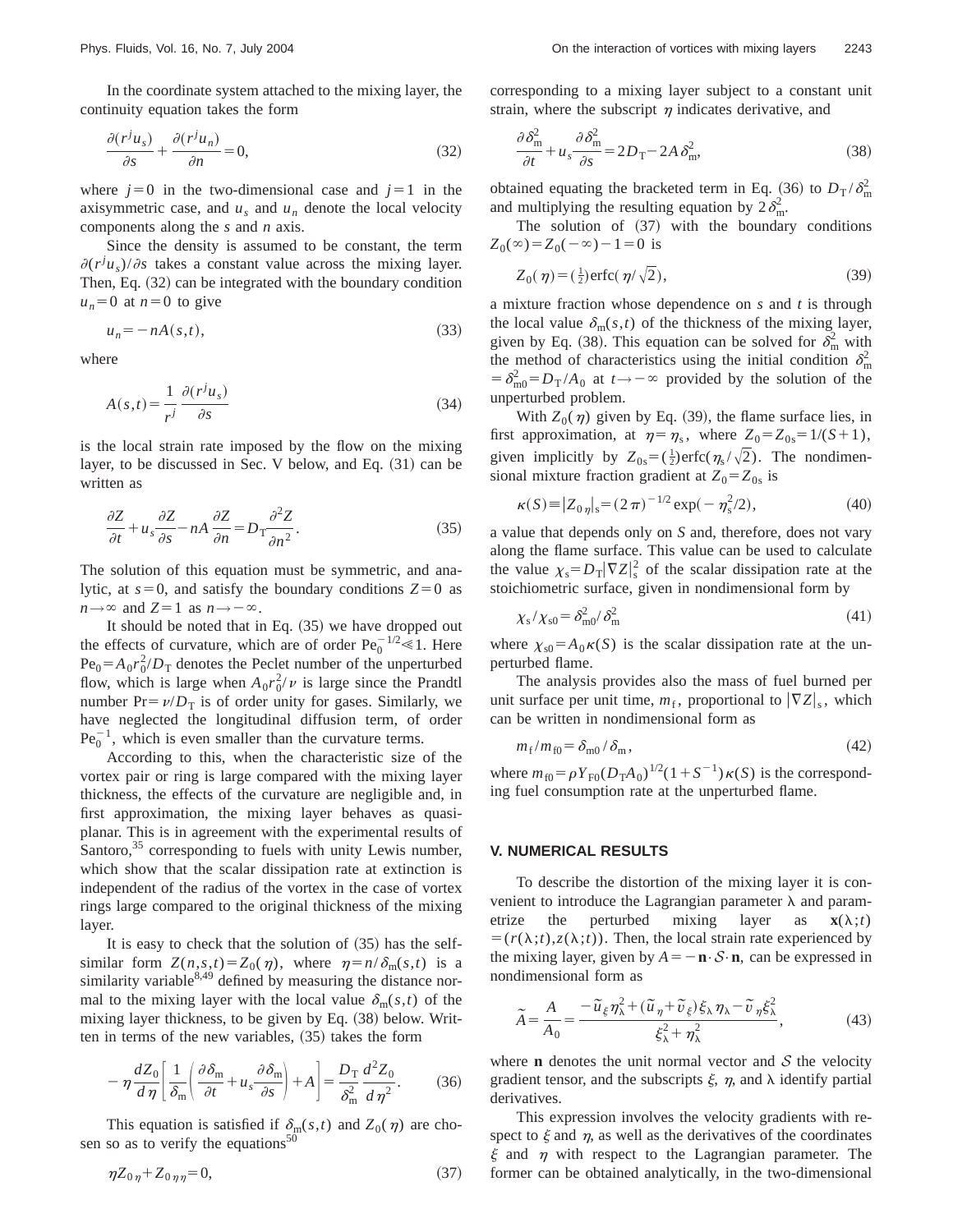

FIG. 3. Position at various times of the two-dimensional mixing layer for different values of  $\tilde{\Gamma}$ . The plane  $z=0$  (dotted lines) has been displaced downwards to avoid superposition of the plots. The vortex cores are represented by  $a + sign$ .

case, or numerically, in the axisymmetric case, while the latter must be obtained by numerical integration of the problem

$$
\frac{d}{d\tau} \begin{Bmatrix} \xi \\ \eta \\ \xi_{\lambda} \\ \eta_{\lambda} \end{Bmatrix} = \begin{Bmatrix} \tilde{u} \\ \tilde{v} \\ \tilde{u}_{\xi}\xi_{\lambda} + \tilde{u}_{\eta}\eta_{\lambda} \\ \tilde{v}_{\xi}\xi_{\lambda} + \tilde{v}_{\eta}\eta_{\lambda} \end{Bmatrix},
$$
(44)

where  $d/d\tau$  denotes material derivative, with the initial conditions  $\xi = f(\lambda)$ ,  $\eta = 0$ ,  $\xi_{\lambda} = f'(\lambda)$ , and  $\eta_{\lambda} = 0$  at  $-\tau = -\tau_0$  $\lim_{\lambda \to 0} \frac{\xi - f(\lambda)}{\lambda}, \frac{\eta - \upsilon}{\lambda - \upsilon}, \frac{\xi - f(\lambda)}{\lambda}, \frac{\xi - \upsilon}{\lambda - \upsilon}$  and  $\eta_{\lambda} - \upsilon$  and  $\eta = \eta_0$ etrization is to take  $f(\lambda) = e^{\lambda}$ , which defines the Lagrangian parameter  $\lambda$  as the natural logarithm of the radial coordinate at  $\tau = \tau_0$ .

This procedure yields the position of the mixing layer and the local strain rate experienced by it as a function of time, what allows us to integrate the nondimensional form of Eq.  $(38)$ , namely

$$
\frac{d\,\delta^2}{d\,\tau} = 2 - 2\tilde{A}\,\delta^2,\tag{45}
$$

subject to the initial condition  $\delta^2=1$  as  $\tau \rightarrow -\infty$ . From this we may calculate the evolution of the mixing layer thickness and, using Eqs.  $(41)$  and  $(42)$ , the values of the scalar dissipation rate and the fuel consumption rate, respectively.

The numerical results, presented in Figs. 3–5, to be discussed below, were obtained using an adaptive Cash–Karp $51$ Runge–Kutta method with variable step size, based on embedded Runge–Kutta formulas of fourth and fifth order, as outlined by Press  $et al.<sup>52</sup>$  (p. 708). The number of points used in the description of the mixing layer ranged from 1000 to 4000, and the tolerance of the results was maintained at fourdigit accuracy.

#### **A. Two-dimensional case**

Figure 3 shows the location of the two-dimensional mixing layer at various times for different values of  $\tilde{\Gamma}$ . The displacement of the mixing layer below its original plane, when measured with  $r_0$ , remains small at all times for small values of  $\overline{\Gamma}$ . This displacement grows linearly with  $\overline{\Gamma}$ , and the interface becomes strongly wrapped around the vortices when F is moderately large compared with unity.

The structure of the mixing layer at various times is shown in Fig. 5(a) in the case  $\tilde{\Gamma} = 10$ , showing the mixing layer thickness in arbitrary units as well as the position of the local maxima and minima of the strain and scalar dissipation rates. It should be noted that while the peak scalar dissipation rate is found at the center plane during the initial stages of the interaction, it finally shifts to a radius of order  $r_c$ , with peak values slightly higher than those encountered along the center plane.

As discussed by Marble,<sup>16</sup> during the roll-up process observed in Figs. 3–5, the adjacent flame sheets begin to interact as soon as the mixing layer thickness becomes of the order of the spacing between the flame surfaces. As the subsequent diffusion between adjacent flame elements depletes the concentration of reactants, the reactant consumption rate decreases, reducing the risk of local extinction, until the two flame sheets eventually annihilate each other. This leads to the formation of pockets of unburned reactants surrounded by diffusion flames,<sup>53</sup> which increases the effective flame area and enhances the overall combustion process.38

As can be seen, previous to this roll-up process the mixing layer is strongly deformed in the rear part of the vortices, eventually developing a sharp bend, where, obviously, the assumption of negligible curvature leading to Eq.  $(35)$  ceases to be valid. It should be noted, however, that in this region the mixture fraction gradients are expected to decrease, as discussed above, thus reducing the possibility of extinction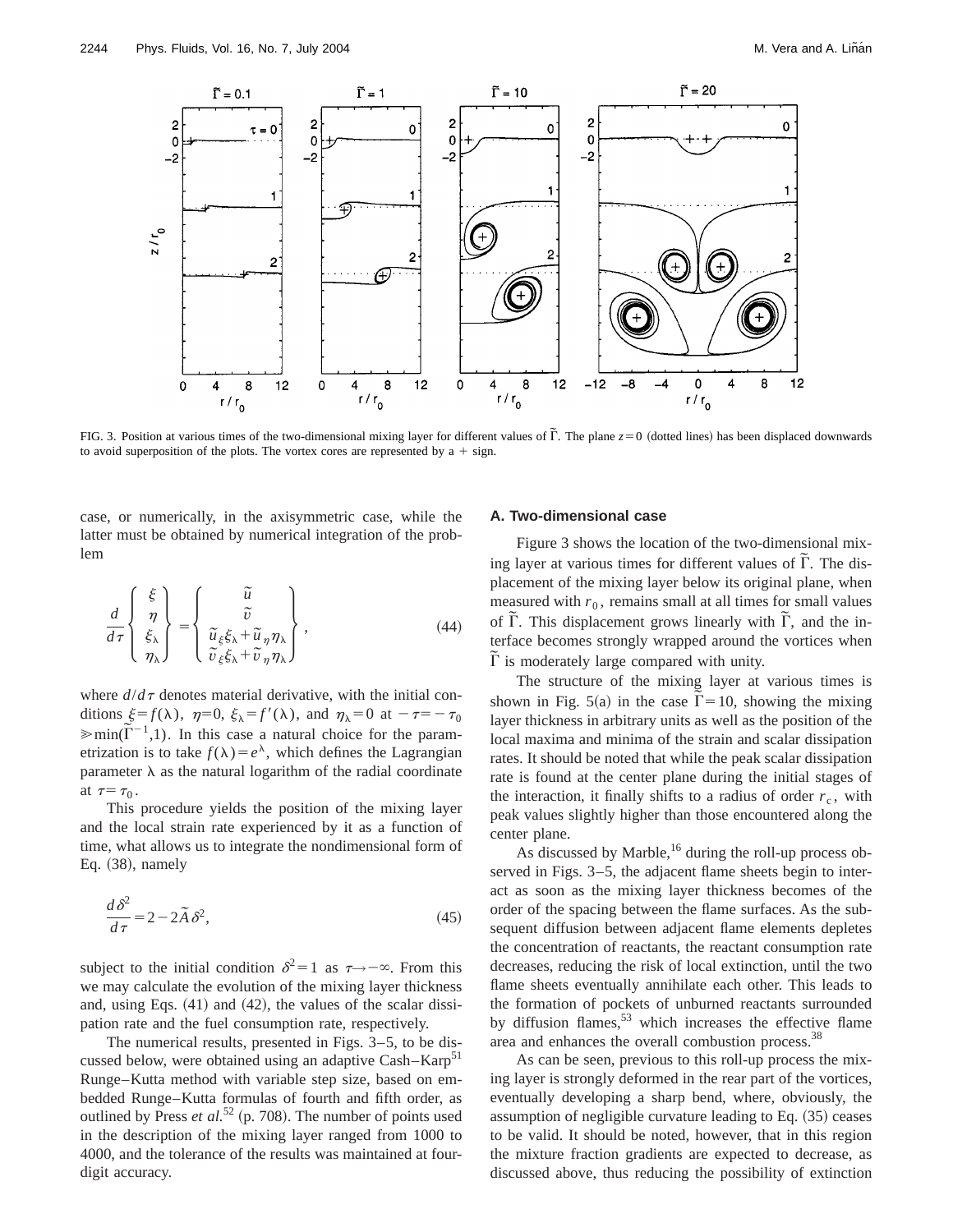

FIG. 4. Position at various times of the axisymmetric mixing layer for  $\alpha_0 = 0.5$ , Re<sub>v0</sub> = 8, and different values of  $\tilde{\Gamma}$ . The plane  $z=0$  (dotted lines) has been displaced downwards to avoid superposition of the plots. The vortex cores are represented by  $a + sign$ .

in agreement with the experimental observations (see, for example, Ref. 30). Nevertheless, the local failure of our analysis in this region does not invalidate its applicability to the forward part of the bubble, where all the assumptions made are still valid. In fact, due to the increased values of the local strain rate the mixing layer becomes even thinner in this region, thus allowing us to neglect curvature effects with more reason. This is in agreement with most of the previous theoretical, numerical, and experimental work, which shows that the critical conditions for local flame extinction occur in the region ahead of the vortices (although not necessarily at the forward stagnation point), where the analysis presented here is valid.

Figures  $6(a) - 6(c)$  show the time evolution of the peak scalar dissipation rate along the mixing layer together with its center plane value as a function of time for different val- $\alpha$  and  $\alpha$  and  $\alpha$  are to use the same scale in all the solution of  $\alpha$ . plots, which makes the comparison of results easier, the figures show the inverse of the scalar dissipation rate, proportional to the square of the mixing layer thickness. As can be seen, except for small values of  $\overline{\Gamma}$  the absolute maximum of the scalar dissipation rate is only slightly higher (about a  $4\%$ ) than its maximum value at the center plane. Thus, we may conclude that in the two-dimensional case the center plane solution could be used to predict the conditions for local flame extinction accurately. Note also the delay and attenuation of the scalar dissipation rate with respect to the imposed strain due to unsteady effects.

The perturbations induced by the vortices extend to distances of order  $\tilde{\Gamma}^{1/2}r_0$  from the vortex core, which are small

compared with  $r_0$  when  $\tilde{\Gamma}$  is small. In this case the perturbations are much more important in the vicinity of the vortices, where the scalar dissipation reaches its maximum value, than in the symmetry plane.

#### **B. Axisymmetric case**

In the axisymmetric case the solution depends also on the effective value  $\delta_{\rm v}$  of the vortex core size through the self-induced propagation velocity of the vortex ring. As previously discussed, the time evolution of the vortex core size is given by the detailed analysis of the vorticity core dynamics presented in the Appendix. This analysis shows that the vortex core size  $\delta_{v} = (Re_{v} v/A_0)^{1/2}$  tends for large times to a constant value determined by the radial competition between convection and diffusion, which corresponds to  $Re<sub>v</sub>=8$ . Here Rev represents the Reynolds number based on the vortex core size  $\delta_{\rm v}$ , the characteristic strain velocity  $A_0 \delta_{\rm v}$ , and the kinematic viscosity  $\nu$ .

In what follows we shall assume that the dynamics of the vortex core is such that the vortex core size is constant, which corresponds to the case  $Re_v=Re_{v0}=8$ . It should be noted that the assumption that  $\delta_{\rm v}$  is constant is not critical, since as shown by Eq. (12) the influence of  $\delta_{\rm v}$  on the selfinduced propagation velocity is logarithmic, and therefore the variations of  $\delta_{\rm v}$  will have very little effect on the interaction process. This is especially true for  $\tilde{\Gamma} \geq 1$ , when the time scale of the interaction is much shorter than the characteristic strain time, and the vortex core size, whose variations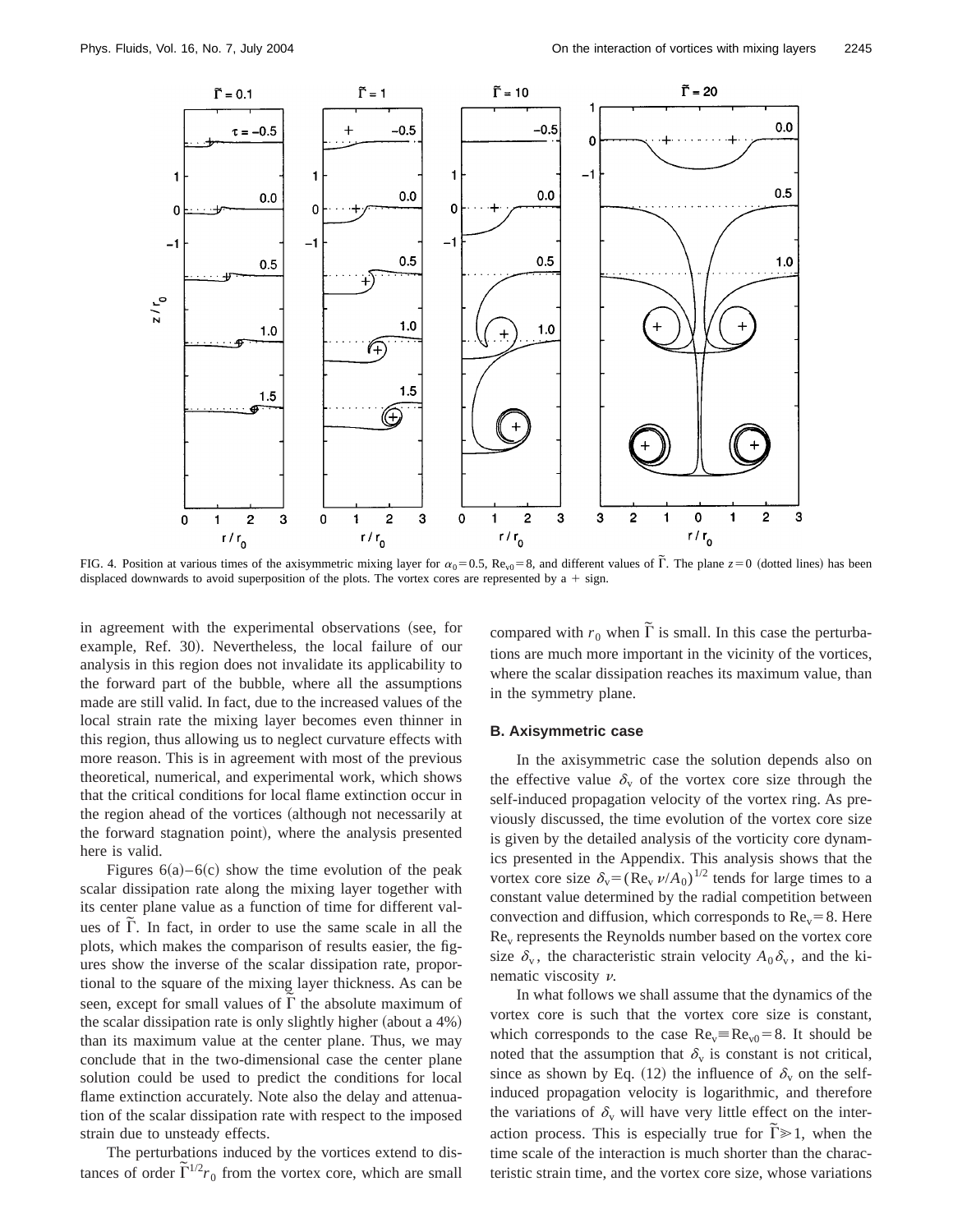

FIG. 5. Structure at various times of the two-dimensional and axisymmetric mixing layers corresponding to  $\tilde{\Gamma} = 10$ ,  $\alpha_0 = 0.5$ , and  $\text{Re}_{v0} = 8$ , showing the thickness of the mixing layer in arbitrary units and the local maxima/minima of the strain rate (scalar dissipation rate) as hollow/solid circles (solid/ hollow triangles). The location of the maximum scalar dissipation rate at each time is indicated by an ''e'' denoting extinction point. The plane *z*  $=0$  has been displaced downwards to avoid superposition of the plots.

occur in times of order  $A_0^{-1}$ , can be taken as constant during the interaction.

Figure 4 shows the location of the axisymmetric mixing layer at various times for  $\alpha_0 = 0.5$  and different values of  $\tilde{\Gamma}$ . As can be seen, the effect of the nondimensional vortex strength is similar to that of the two-dimensional case. The structure of the mixing layer at various times is shown in Fig. 5(b) in the case  $\alpha_0 = 0.5$  and  $\tilde{\Gamma} = 10$ .

Figures  $6(e)$ –6(i) show the peak value of the scalar dissipation rate as a function of time along with its value at the symmetry axis for  $\alpha_0=0.5$ ,  $\alpha_0=0.7$ , and different values of Symmetry axis for  $a_0$  – 0.5,  $a_0$  – 0.7, and directed values of  $\tilde{\Gamma}$ . In this case, as the interaction proceeds the peak scalar dissipation rate shifts from the axis to an annular region at a distance of order  $r_c$  away from the axis, where the peak scalar dissipation rate reaches its absolute maximum. However, this maximum value is now appreciably larger than the maximum scalar dissipation rate at the symmetry axis. As a consequence, we may conclude that in the axisymmetric case the analysis of the near-axis region could fail to predict the conditions for local flame extinction.

In particular, while sufficiently strong vortices could be able to extinguish the flame at the axis, weaker vortices could not be able to extinguish the flame there but would still be able to extinguish it in the annular region where the peak value of the scalar dissipation rate is reached. This may contribute to explaining the unexpected annular quenching regime observed by Katta *et al.*<sup>30</sup> for moderately strong vortices, which contrasts with the usual quenching at the axis of symmetry observed for stronger vortices.

As a final remark, it should be noted that due to the instability of the vortex ring to azimuthal bending waves, the results presented herein are limited to values of the Reynolds number  $A_1 \delta_{\rm v}^2/\nu$ , based on the vortex core size,  $\delta_{\rm v}$ , and the self induced strain,  $A<sub>I</sub>$ , experienced by the core, below a certain critical value (about  $60$ ; see Refs. 54 and 55 for details). Using the expression for the self-induced strain given by Saffman<sup>55</sup> [Eq.  $(4.2)$ ], this leads to the approximate stability criterion

$$
\widetilde{\Gamma} \lesssim \frac{4}{3} \frac{60}{\text{Re}_{\text{v0}}(\alpha_0 - C')}
$$
\n(46)

where  $C' = (\frac{17}{12} - C)/2\pi$  is a constant equal to 0.186 for a uniform vorticity distribution and 0.137 for a Gaussian vorticity core. It is easy to check that all the results presented in Figs. 4–6 verify this condition.

It should be pointed out that the stability criterion  $(46)$ does not include the effect of the azimuthal stretching experienced by the core due to the growth of the vortex ring radius. This is believed to act as a stabilizing effect, so that the range of applicability of our analysis predicted by Eq.  $(46)$  should be viewed as conservative.

#### **C. Summary of results**

Figure 7 summarizes the results in terms of the maximum scalar dissipation rate experienced by the flame throughout the interaction. As can be seen, in the planar case the maximum scalar dissipation rate is well predicted by the centerplane solution for values of  $\tilde{\Gamma}$  of order unity or large compared to unity. On the other hand, in the axisymmetric case the maximum scalar dissipation rate is substantially higher than that found at the axis, a difference that increases with  $\alpha_0$ . The picture also shows the asymptotic behavior for with  $\alpha_0$ . The picture also shows the asymptotic behavior for large and small values of  $\tilde{\Gamma}$  obtained in the following sections, which is in very good agreement with the numerical results.

# **VI. THE INTERACTION OF MIXING LAYERS WITH STRONG VORTICES** ( $\tilde{\Gamma}$  $\geq$ **1**)

The distortion of counterflow mixing layers by strong vortex pairs or vortex rings involves three different stages due to the great disparity of the time scales involved in the problem when  $\overline{\Gamma} \ge 1$ , as seen in Figs. 6(c), 6(f), and 6(i).

During the first stage, with a time scale of the order of Buting the first stage, while a time search of the order of the vortex turn over time,  $\tilde{\Gamma}^{-1}A_0^{-1}$ , the vortices cross the original plane of the mixing layer, which is strongly distorted and eventually becomes wrapped around the bubble of fluid that is transported by the vortices. During this stage, the strain rate,  $A$ , and the scalar dissipation rate,  $\chi_s$ , rise to peak values of order  $\tilde{\Gamma}A_0$ , although the scalar dissipation presents values of order  $17<sub>10</sub>$ , antiough the sealar dissipation presents<br>an attenuation and a delay of order  $\tilde{\Gamma}^{-1}A_0^{-1}$  due to unsteady effects, which in the case of the vortex ring depends on  $\delta_{\rm v0}/r_0$ . As can be seen, this is the most critical stage for local flame extinction.

In a second stage, with a characteristic time scale of the order of the strain time,  $A_0^{-1}$ , the stagnation point values of the strain and scalar dissipation rates decrease to their original, unperturbed values. During this stage the mixing layer becomes strongly wrapped around the vortices, while the core to core distance, or vortex ring radius, grows due to the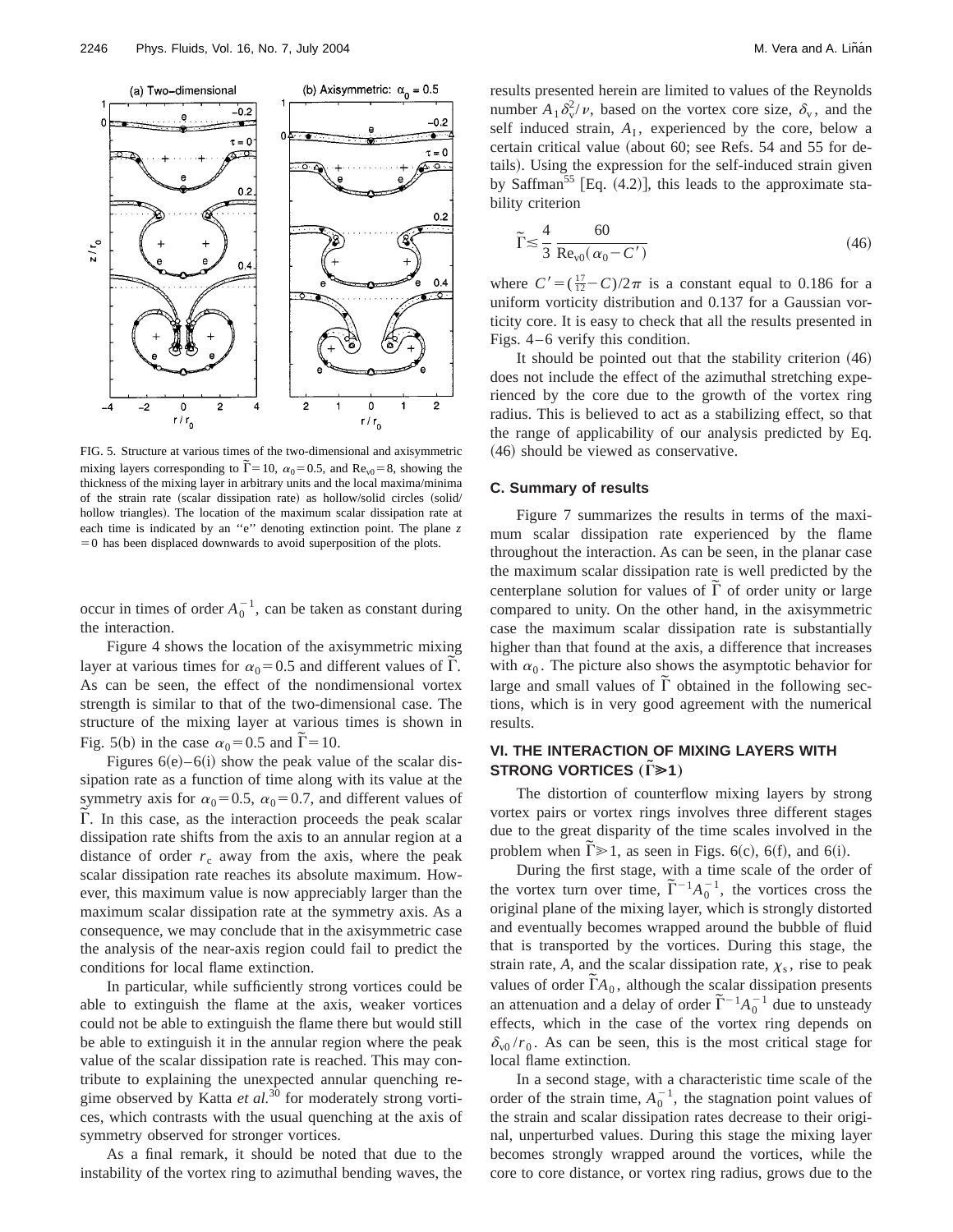

FIG. 6. Maximum value of the scalar dissipation rate (solid lines) and value of the scalar dissipation rate at the center plane/symmetry axis (dashed lines) as a function of time for different values of  $\tilde{\Gamma}$  along with their corresponding quasi-steady values, the maximum strain rate (dot-dashed lines) and the strain rate and the strain rate at the center plane/symmetry axis (dotted lines): (a)–(c) two-dimensional case; (d)–(f) axisymmetric case for  $\alpha_0 = 0.5$ , Re<sub>v0</sub> = 8; (g)–(i) axisymmetric case for  $\alpha_0$ =0.7, Re<sub>v0</sub>=8. The asymptotic value for large times is indicated by a horizontal dashed line.

basic strain. This reduces the self-induced velocity of the vortices, which are eventually convected back to the stagnation plane after reaching distances of order  $z/r_0 \sim \tilde{\Gamma}$  below the original plane of the mixing layer.

ces. A detailed analysis of this stage, which differently from the first and second stages is present for all values of  $\tilde{\Gamma}$ , will be given in Sec. VII.

For  $\tau \gg 1$  the core to core distance, or vortex ring radius, becomes exponentially large. Then, in a reference frame moving with the vortex the velocity field becomes stationary, and the mixing layer adopts the form of the dividing streamlines emerging from local stagnation points, near the vorti-

# **A. Analysis of the first stage of the interaction**

During the first stage of the interaction the basic strain has a negligible effect on the distortion of the mixing layer (compared to the effect of the unsteady strain induced by the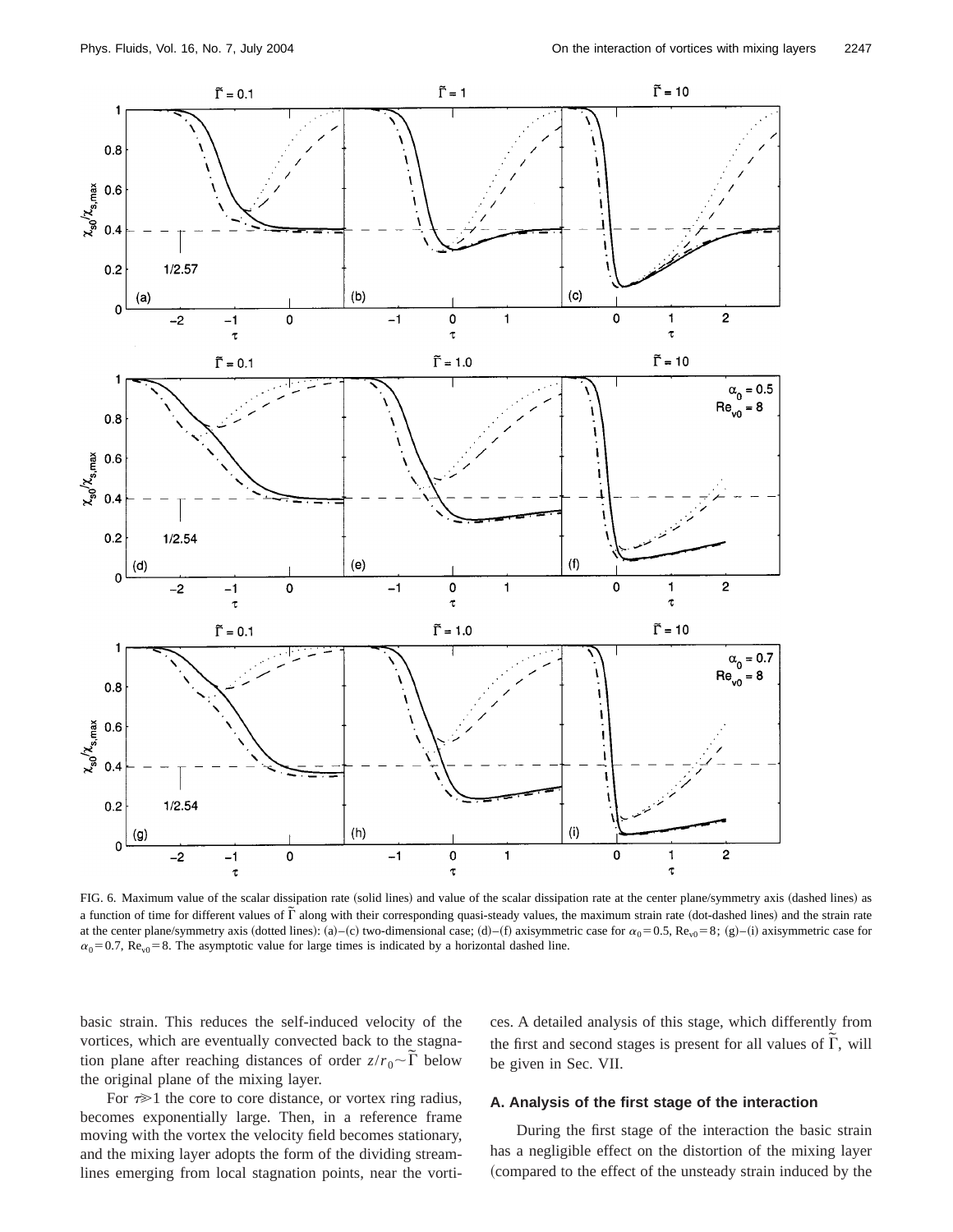

FIG. 7. Maximum scalar dissipation rate experienced along the mixing layer (solid lines) and maximum scalar dissipation rate at the center plane/symmetry axis (dashed lines) as a function of  $\tilde{\Gamma}$ : (a) two-dimensional case; (b), (c) axisymmetric case for  $\text{Re}_{v0} = 8$  corresponding respectively to  $\alpha_0 = 0.5$  and 0.7. The leading-order asymptotic predictions determined in Secs. VI A and VII are also indicated (dotted lines).

vortices) and the problem reduces in first approximation to the distortion of a fluid surface by a vortex pair, or vortex ring, impinging normal to it.

In a reference frame moving with the vortices the flow field is steady and, as can be seen in Fig. 8, the initially flat mixing layer becomes wrapped around the vortices in a time of the order of the vortex turnover time,  $t_c = 2\pi r_0^2/\Gamma$ , eventually adopting the form of the dividing streamline. This allows us to evaluate the nondimensional strain rate at the forward stagnation point,  $\hat{A}_{st} = A_{st}t_c$ , and from it the nondimensional thickness of the mixing layer there,  $\hat{\delta}_{\rm s}^2$ st  $= \delta_{m,st}^2/D_T t_c = \hat{A}_{st}^{-1}.$ 

Here we shall use  $\hat{\xi} = \xi = r/r_0$ ,  $\hat{\eta} = \eta - \eta_c = (z - z_c)/r_0$ ,  $\hat{\tau} = t/t_c$ ,  $\hat{u} = u/(\Gamma/2\pi r_0)$ ,  $\hat{v} = v/(\Gamma/2\pi r_0)$ , and  $\hat{\delta}$  $= \delta_{\rm m}/(D_{\rm T}t_{\rm c})^{1/2}$  as dimensionless variables, with the nondimensional strain rate given by

$$
\hat{A} = A t_c = \frac{-\hat{v}^2 \hat{u}_{\hat{\xi}} + \hat{u} \hat{v} (\hat{v}_{\hat{\xi}} + \hat{u}_{\hat{\eta}}) - \hat{u}^2 \hat{v}_{\hat{\eta}}}{\hat{u}^2 + \hat{v}^2}.
$$
(47)

Then, the integration of the problem

$$
\frac{d}{d\hat{\tau}} \begin{Bmatrix} \hat{\hat{\xi}} \\ \hat{\eta} \\ \hat{\delta}^2 \end{Bmatrix} = \begin{Bmatrix} \hat{u} \\ \hat{v} \\ 2 - 2\hat{A}\hat{\delta}^2 \end{Bmatrix}
$$
(48)

with the initial conditions  $\hat{\xi} = \hat{\xi}_0 \ll 1$ ,  $\hat{\eta} = \hat{\eta}_{st}$ , and  $\hat{\delta}^2 = \hat{\delta}_{st}^2$  at  $\hat{\tau}=0$  provides the evolution of the mixing layer thickness along the dividing streamline, which yields the maximum scalar dissipation rate at the flame surface

$$
\chi_{\rm s0}/\chi_{\rm s,max} = (\delta_{\rm m,min}/\delta_{\rm m0})^2 = \hat{\delta}_{\rm min}^2 B \tilde{\Gamma}^{-1},\tag{49}
$$



FIG. 8. (a)–(c) Distortion at various nondimensional times  $\hat{\tau} = t/(2\pi r_c^2/\Gamma)$  of an initially flat fluid surface (solid lines) by freely propagating vortex pairs and vortex rings impinging normal to it: (a) vortex pair; (b), (c) vortex ring, corresponding to (b)  $\alpha_0 = 0.5$  and (c)  $\alpha_0 = 0.7$ . The local maxima (minima) of the strain rate are indicated by hollow (solid) circles.  $(d) - (f)$  Structure of the mixing layer that develops between the fluid traveling with the vortices and the ambient fluid: (d) vortex pair; (e), (f) vortex ring, corresponding to (e)  $\alpha_0 = 0.5$  and (f)  $\alpha_0 = 0.7$ . The points of maximum strain (hollow circles) and minimum mixing layer thickness (solid triangles) are clearly indicated. The mixing layer thickness is plotted using the same scale in all the plots.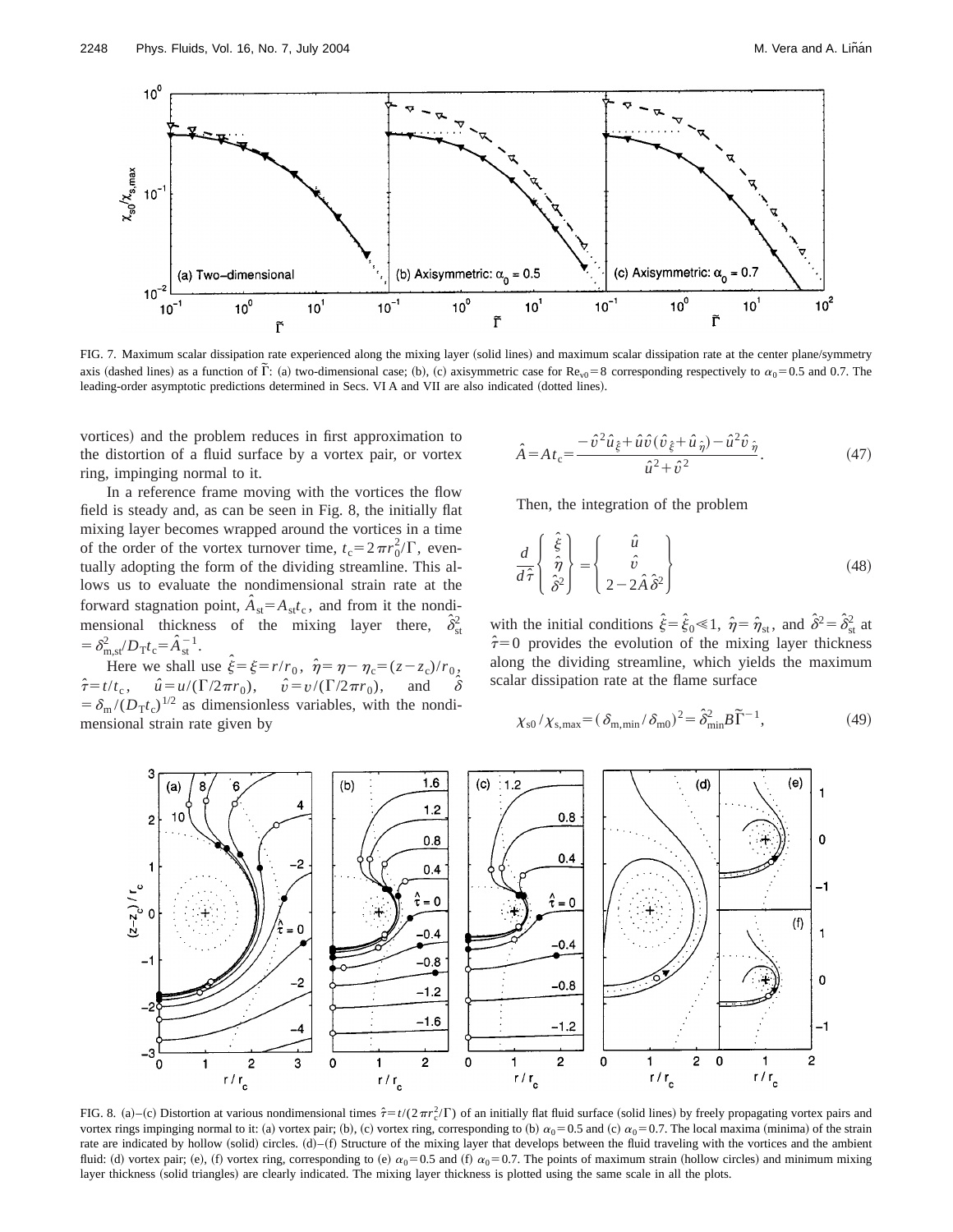where  $B = \frac{1}{2}$  in the planar case and  $B = \pi$  in the axysimmetric case.

#### **1. Two-dimensional case**

In the two-dimensional case  $\hat{\eta}_{st} = -3^{1/2}, \hat{\delta}_{st}^2 = 4/3^{1/2}$  $\approx$  2.31, and the velocity field is given by

$$
\hat{u} = -\frac{\hat{\eta}}{(\hat{\xi} - 1)^2 + \hat{\eta}^2} + \frac{\hat{\eta}}{(\hat{\xi} + 1)^2 + \hat{\eta}^2},\tag{50}
$$

$$
\hat{v} = \frac{\hat{\xi} - 1}{(\hat{\xi} - 1)^2 + \hat{\eta}^2} - \frac{\hat{\xi} + 1}{(\hat{\xi} + 1)^2 + \hat{\eta}^2} + \frac{1}{2}.
$$
\n(51)

The structure of the mixing layer obtained from the integration of  $(48)$  with the above velocity field is shown in Fig.  $8(d)$ . The maximum scalar dissipation rate is reached at two symmetric points at each side of the bubble, where  $\hat{\delta}_{\min}^2$  = 2.22. However, the scalar dissipation rate is approximately constant in the forward part of the bubble, its maximum value being only a 4% larger than its value at the forward stagnation point. This confirms that in the planar case the analysis of the centerplane solution is enough to determine the conditions for local flame extinction.

The thickening of the mixing layer in the vicinity of the rear stagnation point is associated with the negative strain imposed by the flow in that region.

#### **2. Axisymmetric case**

In the axisymmetric case  $\hat{\eta}_{st} = -\alpha_0^{-1/3} (1 - \alpha_0^{2/3})^{1/2}, \hat{\delta}_{st}^2$ =  $[3\pi\alpha_0^{4/3}(1-\alpha_0^{2/3})^{1/2}]^{-1}$ , and the velocity field can be written as

$$
\hat{u} = -(2\hat{\xi})^{-3/2} \hat{\eta} I_1(\mu),\tag{52}
$$

$$
\hat{v} = -(2\hat{\xi})^{-3/2} [I_1(\mu) - \hat{\xi} I_0(\mu)] + \pi \alpha_0, \qquad (53)
$$

where  $I_0$  and  $I_1$  are given by (24) and (25) with  $\mu = (\hat{\xi}^2)$  $+\hat{\eta}^2+1/2\hat{\xi}-1$ . The mixing layer structure obtained from the integration of  $(48)$  with the above velocity field is shown in Figs. 8(e) and 8(f), corresponding to  $\alpha_0 = 0.5$  and  $\alpha_0$  $=0.7$ , respectively.

The minimum mixing layer thickness,  $\hat{\delta}_{\min}^2$ , along with its quasi-steady value,  $\hat{A}^{-1}_{\text{max}}$ , and the mixing layer thickness at the forward stagnation point,  $\hat{\delta}_{st}^2 = \hat{A}_{st}^{-1}$ , are shown in Fig. 9 as functions of  $\alpha_0$ .

As can be seen,  $\hat{\delta}_{\min}^2$  decreases monotonically with  $\alpha_0$ whereas  $\hat{\delta}_{st}^2$  reaches a minimum for  $\alpha_0 = (\frac{4}{5})^{3/2}$ , when the strain rate at the forward stagnation point reaches its maximum. Note also that the ratio  $\hat{\delta}_{\min}^{-2}/\hat{A}_{\max}$  of the nondimensional scalar dissipation rate to its quasi-steady value decreases almost linearly from 0.96 for  $\alpha_0=0.4$  to 0.86 for  $\alpha_0$ =1 due to unsteady effects.

#### **B. Analysis of the second stage of the interaction**

The previous analysis can be extended to describe the structure of the mixing layer during the second stage of the interaction by substituting  $r_0$  by  $r_c$  as characteristic length scale and  $\tilde{\Gamma}$  by  $\tilde{\Gamma}_{\text{eff}} = \tilde{\Gamma}/(r_c/r_0)^2$  as effective (time-varying)



FIG. 9.  $\hat{\delta}_{min}^2$  (solid),  $\hat{A}_{max}^{-1}$  (dashed),  $\hat{\delta}_{st}^2 = \hat{A}_{st}^{-1}$  (dot-dashed), and  $\hat{\delta}_{min}^{-2}/\hat{A}_{max}$ (solid-circles) as a function of  $\alpha_0$ .

nondimensional vortex strength. The resulting analysis, valid for large values of  $\tilde{\Gamma}_{\text{eff}}$ , gives the evolution of the maximum scalar dissipation rate through Eq.  $(49)$  with  $\tilde{\Gamma}$  substituted by  $\tilde{\Gamma}_{\rm eff}$  .

# **VII. THE INTERACTION OF MIXING LAYERS WITH**  $\tilde{\Gamma}_{\text{eff}} = \tilde{\Gamma}/(r_{\text{c}}/r_{\text{0}})^{2}$   $\leq 1$

When the effective nondimensional vortex strength  $\tilde{\Gamma}_{\text{eff}}$  $= \frac{\Gamma}{(r_c/r_0)^2} \sim (l_a/r_c)^2$  is small, the perturbations induced in the vicinity of the vortex core by the second vortex—or by the rest of the vortex ring—are negligible, and in first approximation the problem reduces to the interaction of a single vortex with a counterflow mixing layer. In this case, the characteristic scale  $l_a$  of the asymptotic structure of the flow is defined by equating the velocity  $\Gamma/2\pi l_a$  induced by the vortex to that due to the strain  $A_0 l_a$ , which requires  $l_a$  $= (\Gamma/2\pi A_0)^{1/2}.$ 

In the reference frame whose origin moves with the vortex core, the flow field, shown in Fig. 10, becomes stationary, and as the interaction proceeds the mixing layer eventually adopts the form of the dividing streamlines that emerge from the stagnation points  $\pm(x_{st}, y_{st})$ . This again allows us to evaluate the nondimensional strain rate at the stagnation points  $\tilde{A}_{st} = A_{st}/A_0$ , and from it the nondimensional thickness of the mixing layer there,  $\delta_{st}^2 = \delta_{m,st}^2 / \delta_{m0}^2 = \chi_{s0} / \chi_{s,st}$  $=$  $\tilde{A}_{\text{st}}^{-1}$ .

Here we shall use  $x = (r - r_c)/l_a$ ,  $y = (z - z_c)/l_a$ ,  $\bar{u} = (u$  $-dr_c/dt$ )/ $A_0l_a$ ,  $\overline{v} = (v - dz_c/dt) / A_0l_a$ , and  $\tau = A_0t$  as nondimensional variables, with the nondimensional strain rate given by

$$
\widetilde{A} = \frac{A}{A_0} = \frac{-\overline{v}^2 \overline{u}_x + \overline{u} \overline{v} (\overline{v}_x + \overline{u}_y) - \widetilde{u}^2 \overline{v}_y}{\overline{u}^2 + \overline{v}^2}.
$$
\n(54)

Then, the integration of the problem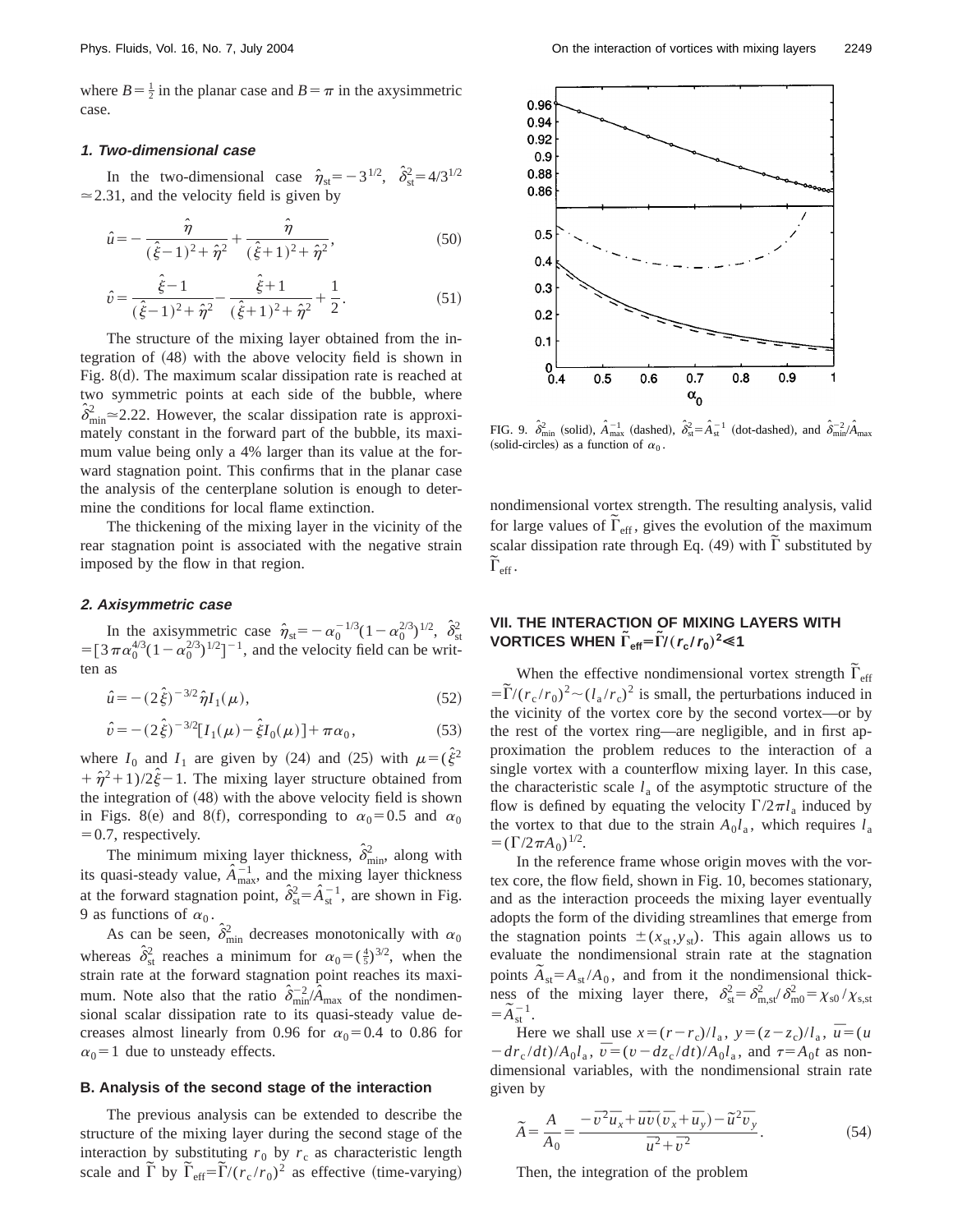

FIG. 10. Asymptotic structure of the flow in the vicinity of the vortex core from G, the restriction statement of the How III are verified to the voltex core for  $\tilde{\Gamma}_{\text{eff}} = \tilde{\Gamma}/(r_c/r_0)^2 \ll 1$ , showing the dividing streamlines that emerge from the stagnation points (st) and the asymptotic position of the mixing layer for large times (thick solid lines): (a) two-dimensional case; (b) axisymmetric case. The points of maximum strain (hollow circles) and maximum scalar dissipation rate (solid triangles) are clearly indicated.

$$
\frac{d}{d\tau} \begin{Bmatrix} x \\ y \\ \delta^2 \end{Bmatrix} = \begin{Bmatrix} \overline{u} \\ \overline{v} \\ 2 - 2\overline{A} \delta^2 \end{Bmatrix},
$$
\n(55)

with the initial condition  $\delta^2 = \delta_{\rm st}^2$  imposed close to the stagnation points, provides the spatial evolution of the scalar dissipation rate along the dividing streamline.

pation rate along the dividing streamline.<br>Notice that when  $\tilde{\Gamma} \ll 1$  the effective nondimensional vortex strength  $\tilde{\Gamma}_{\text{eff}} = \tilde{\Gamma}/(r_c/r_0)^2$  is already small when the vortices cross the original plane of the mixing layer, so that the previous analysis will hold during all the interaction. On the other hand, for  $\tilde{\Gamma} \gtrsim 1$  one should wait times of order  $A_0^{-1} \log \tilde{\Gamma}$  after the beginning of the interaction to reach  $\sum_{i=0}^{\infty}$  and the obtaining of the interaction to reach small values of  $\tilde{\Gamma}_{\text{eff}}$ . In this case the previous analysis will only hold at times such that the radius of the vortex is large compared to  $r_0 \tilde{\Gamma}^{1/2}$ .

### **A. Two-dimensional case**

In the two-dimensional case, the asymptotic velocity field in the reference frame moving with the vortex core is

$$
\bar{u} = x - \frac{y}{x^2 + y^2}, \quad \bar{v} = -y + \frac{x}{x^2 + y^2},
$$
\n(56)

corresponding to the superposition of a two-dimensional stagnation flow with velocity gradients 1 and  $-1$  along the *x* and *y* axis, and a point vortex of unit strength located at the origin. In this case, the strain rate at the stagnation points,  $x_{\text{st}} = y_{\text{st}} = 2^{-1/2}$ , is given by  $\delta_{\text{st}}^{-2} = \tilde{A}_{\text{st}} = 2$ .

When measured with its unperturbed value, the maximum scalar dissipation rate obtained by integrating  $(55)$  with the above velocity field is  $\chi_{s, max}/\chi_{s0} = \delta_{min}^{-2} \approx 2.57$ , a value that does not depend on the strength of the vortices. This explains the apparently paradoxical result, observed in Fig. 6, that the peak scalar dissipation rate tends to a constant value for large times regardless of the strength of the vortices.

The location of the points of maximum strain and of maximum scalar dissipation rate is also shown in Fig. 10.

#### **B. Axisymmetric case**

In the axisymmetric case, the asymptotic velocity field in the reference frame moving with the vortex core is

$$
\bar{u} = \frac{x}{2} - \frac{y}{x^2 + y^2}, \quad \bar{v} = -y + \frac{x}{x^2 + y^2}, \quad \bar{w} = \frac{\zeta}{2},
$$
\n(57)

where  $\zeta$  represents the local azimutal coordinate and  $\bar{w}$  the corresponding velocity component, measured with  $l_a$  and  $A_0 l_a$ , respectively.

The above velocity field corresponds to the superposition of a three-dimensional stagnation point flow, with velocity gradients  $\frac{1}{2}$  along the *x* and  $\zeta$  axes and  $-1$  along the *y* axis, and a line vortex of unit strength located along the  $\zeta$ axis. In the axisymmetric case the azimuthal strain associated with the growing radius of the vortex ring induces an average negative radial velocity towards the core. As shown in Fig.  $10(b)$ , this forces the streamlines to spiral into the origin, resulting in a continuous ingestion of fluid towards the core. This is in contrast to the closed streamlines obtained in the two-dimensional case shown in Fig.  $10(a)$ .

At the stagnation points, where  $x_{st}=2^{3/4}3^{-1/2}$ ,  $y_{st}$  $=2^{1/4}3^{-1/2}$ , we have  $\delta_{st}^{-2} = \tilde{A}_{st} \approx 1.69$ . In this case the integration of  $(55)$  with the velocity field given in  $(57)$  gives  $\chi_{s, \text{max}} / \chi_{s0} = \delta_{\text{min}}^{-2} \approx 2.54$ . This value is surprisingly close to the two-dimensional value and is also plotted in Fig. 6.

#### **VIII. CONCLUSIONS**

A constant density model has been presented for the low Mach number interaction of vortex pairs and vortex rings with counterflow reacting mixing layers in the limiting case when the characteristic thickness of the mixing layer is small compared to the characteristic size of the vortices. This simplified approach presents many advantages, like introducing analytical solutions for the velocity field. This leads to analytic developments that reduce the problem to solve a system of ordinary differential equations. In particular, the structure of the mixing layer is investigated using the classical mixture fraction variable *Z* and neglecting curvature effects. This permits us to find a self-similar solution, which allows us to identify some of the key physical mechanisms involved in flame–vortex interactions.

For large values of the nondimensional vortex strength the interaction can be split in three different stages, which can be described asymptotically in good agreement with the numerical results. The first stage determines the conditions for local flame extinction, the second stage determines the conditions for pocket formation and triple flame propagation, and the third stage reduces to the interaction of a single vortex with a strained mixing layer.

In the planar case the scalar dissipation rate is almost constant and very close to its maximum value up to distances of order  $r_c$  from the center plane. The center plane solution can then be used to predict the conditions of local flame extinction. On the other hand, in the axisymmetric case the maximum scalar dissipation rate turns out to be much higher than its value at the symmetry axis, and a detailed analysis of the dynamics of the whole mixing layer is needed. In this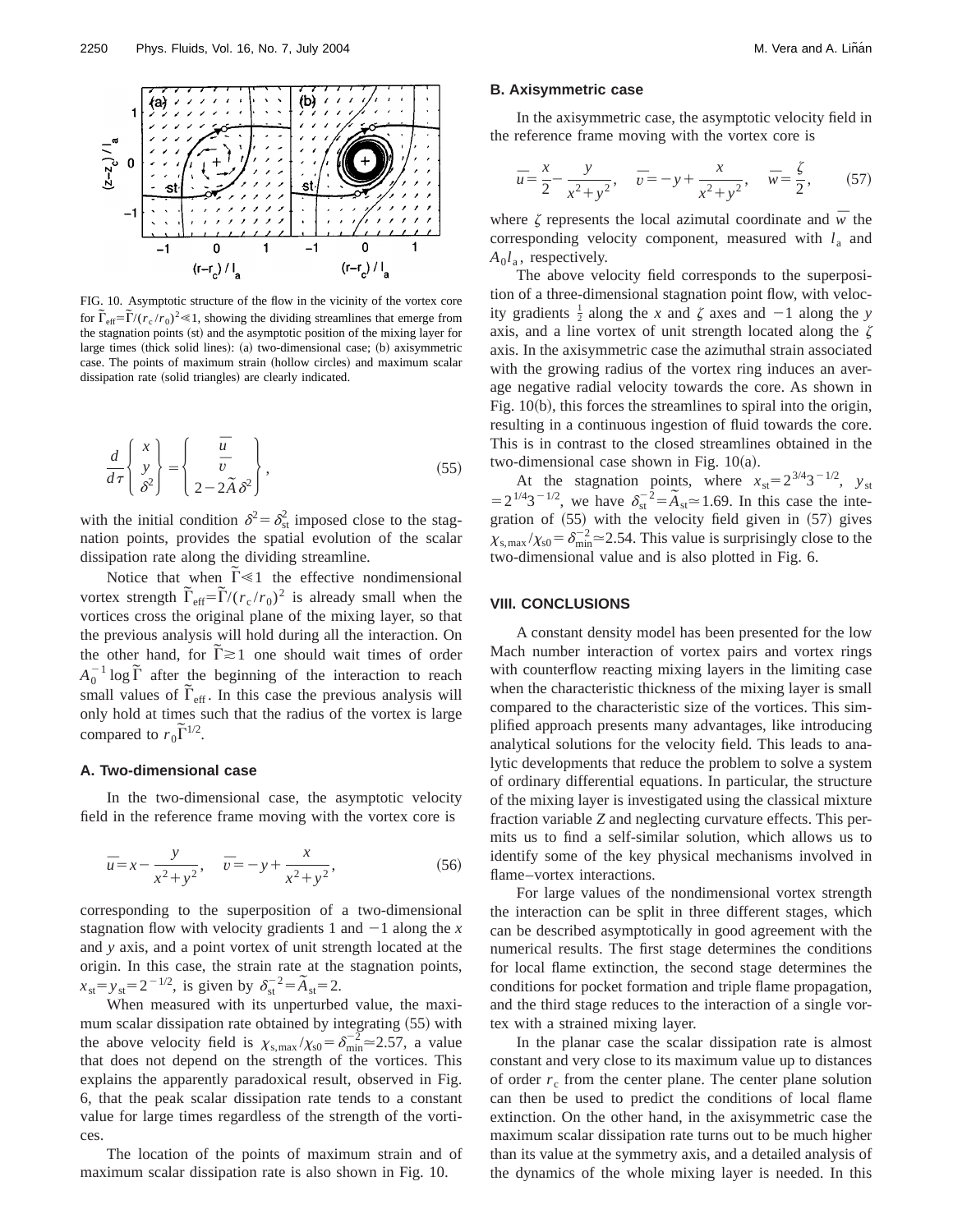case the maximum scalar disipation rate is reached in an annular region at radial distances of order  $r_c$  away from the origin, leading in some cases to the existence of an annular extinction regime similar to that observed by Katta *et al.*<sup>30</sup>

For small values of the nondimensional vortex strength the interaction takes place as if the vortices were isolated, and the analysis reduces again to the interaction of a single vortex with a strained mixing layer.

It is important to note that, as can be demonstrated by simple kinematical arguments, the results presented herein remain valid even when the symmetry axis of the vortices does not coincide with that of the basic flow, as long as both axes are parallel and the vortices propagate normal to the unperturbed mixing layer. In this case we only need to choose a reference frame with origin at the midpoint between the vortex cores, or at the center of the vortex ring, to reduce the problem to that analyzed here.

The assumption that the density is constant throughout the mixing layer, which allowed us to write Eq.  $(36)$ , can be relaxed without difficulty in the near-axis region, where a similarity transformation can be used to simplify the governing equations to a set of one-dimensional equations even if density changes are fully taken into account. This more realistic case presents overshoots in the tangential velocity  $u<sub>s</sub>$ due to the stronger accelerations suffered by the hot combustion gases in the mixing layer, which in turn modify the velocity component  $u_n$  normal to the mixing layer, that will no longer be given by Eq.  $(33)$ . Then, the strain rate *A* varies across the mixing layer so that Eq.  $(35)$  no longer applies to yield a closed form description of *Z*. Far from the axis the problem does not admit any simplifications and the solution has to be obtained numerically.

Despite the apparent simplicity of the analysis, it has led to results that are in qualitative agreement with the experimental results of Santoro *et al.*<sup>32–35</sup> In particular, Santoro<sup>35</sup> claims that, during the interaction of the diffusion flame with a strong vortex, the constant density model reproduces qualitatively well the experimental evolution of the strain rate, *A*, and the scalar dissipation rate,  $\chi_s$ , at the axis of symmetry as long as *A* and  $\chi$ <sub>s</sub> are nondimensionalized with their baseline strain values. This is in agreement with recent numerical simulations carried out in our group concerning the effects of dilatation on the structure of unsteady mixing layers.

The analysis has also contributed to the understanding of previously unclear phenomena, such as the annular extinction regime first observed by Katta *et al.*<sup>30</sup> However, it should be kept in mind that this work constitutes only a first step towards the understanding, using asymptotic techniques, of the complex physical mechanisms involved in flame vortex interaction.

#### **ACKNOWLEDGMENTS**

During the course of this work financial support for M.V. was provided by an FPI grant of the Spanish *Consejeria de Educacio´n de la Comunidad de Madrid*. The work of A.L. was initiated and partially carried out, in collaboration with Professor A. Gomez, during his stay at Yale University as Adjunct Professor. It has also been supported by the Spanish MCYT under Project No. C02013002. M.V. would also like to thank F. Higuera for helpful comments.

# **APPENDIX: THE SELF-INDUCED VELOCITY OF A VORTEX RING SUBJECT TO STRAIN**

In this appendix we analyze the vorticity distribution of a vortex ring of circulation  $\Gamma$  subject to a coaxial, axisymmetric strain with axial and radial velocity gradients  $-A_0$ and  $A_0/2$ , respectively.

It is well known that the dynamics of a vortex ring of radius  $r_c$  and circulation  $\Gamma$  depends on the characteristic size  $\delta_{\rm v}$  of the vorticity core.<sup>42</sup> Since the circulation of the strained vortex ring is constant and the vortex ring radius is completely determined by the underlying strain, we only need to calculate the time evolution of the vortex core thickness  $\delta_{\rm v}$  to completely determine the dynamics of the vortex ring.

Thus, let us define the vortex core size as

$$
\delta_{\rm v}^2 = \frac{2\,\pi}{\Gamma} \int_0^\infty r^3 \omega(\rho, t) dr.
$$
 (A1)

Then, the ratio of the characteristic viscous time,  $\delta_{v}^{2}/\nu$ , to the characteristic strain time,  $A_0^{-1}$ , defines the Reynolds number of the vortex core

$$
\text{Re}_v = \frac{\delta_v^2 A_0}{\nu},\tag{A2}
$$

which can also be viewed as the square of the nondimensional vortex core size based on the characteristic viscous length  $(\nu/A_0)^{1/2}$ .

For small Reynolds numbers the dynamics of the vortex core will be dominated by viscosity, while for large Reynolds numbers it will be essentially inviscid. However, in both cases the size of the vortex core will tend to a constant value of the order of  $(\nu/A_0)^{1/2}$  as a result of the radial competition between convection and diffusion.

In what follows, we consider a reference frame  $(x, y, \zeta)$ moving with the vortex core, where *x* and *y* are the radial and axial coordinates, and  $\zeta$  represents the local azimutal coordinate. As discussed in Sec. VII B, in this reference frame the asymptotic velocity field at small distances from the vortex core corresponds, in first approximation, to the superposition of a three-dimensional stagnation point flow with velocity gradients  $A_0/2$  along the *x* and  $\zeta$  axes and  $-A_0$  along the *y* axis, and a line vortex of strength  $\Gamma$  located along the  $\zeta$  axis.

In reality, however, the vorticity will be distributed over a region of characteristic size  $\delta_{\rm v}$  around the  $\zeta$  axis. In the present analysis we shall assume that the characteristic size of the vorticity distribution is small compared with the characteristic scale  $(\Gamma/A_0)^{1/2}$  of the asymptotic structure of the flow. Then, the vorticity is confined to a small core around the origin, with

$$
Re_{\Gamma} = \frac{\omega_c}{A_0} Re_v \gg Re_v, \tag{A3}
$$

where  $Re_{\Gamma} = \Gamma/\nu$  is the Reynolds number based on the vortex circulation, assumed here to be much larger than one, and  $\omega_c = \Gamma / \delta_v^2$  is the characteristic value of the vorticity in the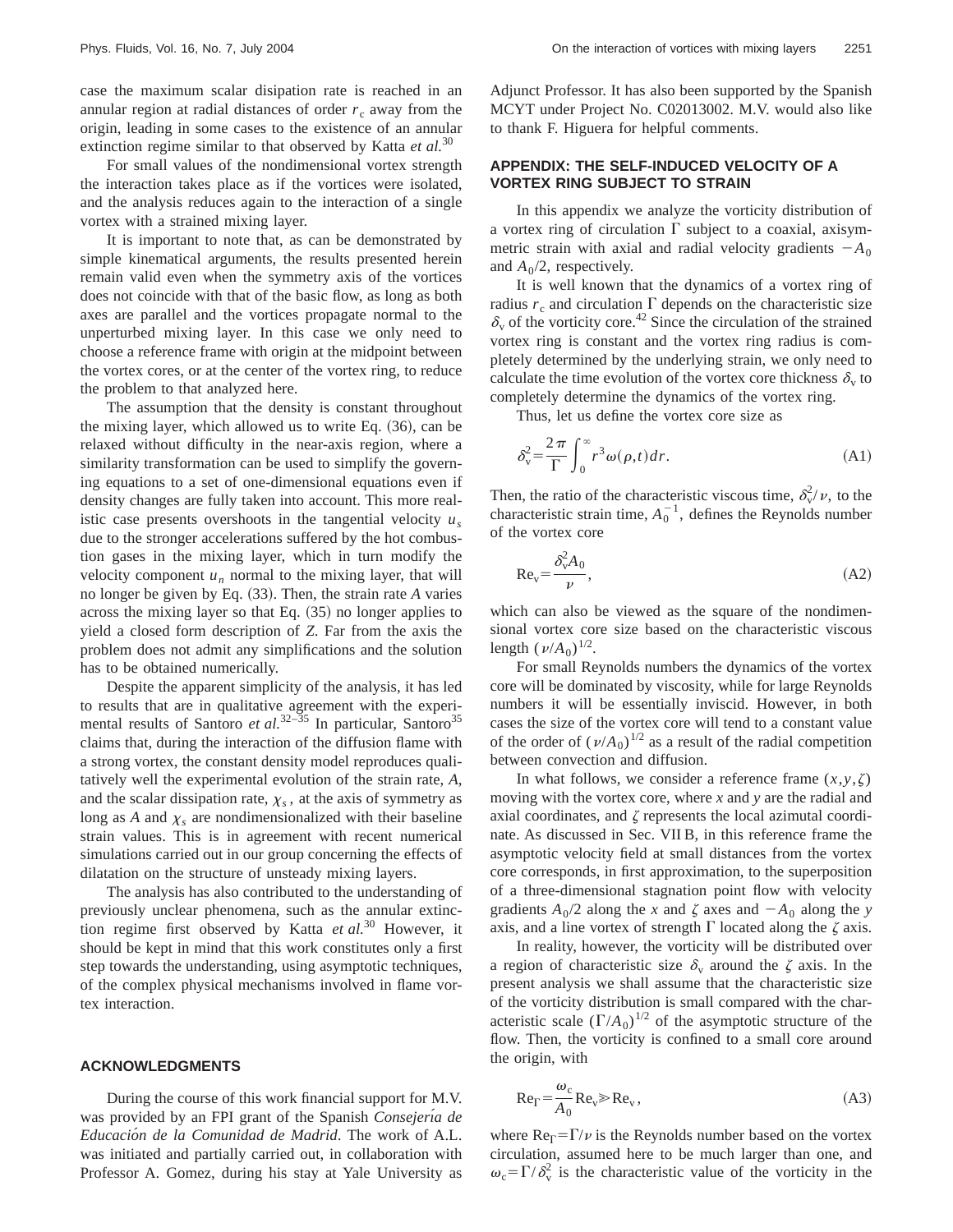core. As a consequence, the characteristic turnover time  $\omega_c^{-1}$ will be small compared with the characteristic strain time  $A_0^{-1}$ .

Thus we will seek a solution of the vorticity equation

$$
\frac{\partial \omega}{\partial t} + \mathbf{u} \cdot \nabla \omega = \omega \cdot \nabla \mathbf{u} + \nu \nabla^2 \omega,
$$
 (A4)

in which there is only a  $\zeta$  component of vorticity, assuming that both the vorticity and the velocity induced by it are independent of  $\zeta$ . Introducing cylindrical-polar coordinates  $(\rho, \theta, \zeta)$ , with  $x = \rho \cos \theta$  and  $y = \rho \sin \theta$ , we may write

$$
u_{\zeta} = \frac{A_0}{2} \zeta,\tag{A5a}
$$

$$
u_{\rho} = \left(-\frac{1}{2} + \frac{3}{2}\cos 2\theta\right) \frac{A_0}{2} \rho + u'_{\rho}(\rho, \theta, t),\tag{A5b}
$$

$$
u_{\theta} = \left(-\frac{3}{2}\sin 2\theta\right)\frac{A_0}{2}\rho + u'_{\theta}(\rho, \theta, t),\tag{A5c}
$$

where  $u'_\rho$  and  $u'_\theta$  represent the perturbation velocity field induced by the vorticity distribution

$$
\omega(\rho,\theta,t) = \frac{1}{\rho} \frac{\partial(\rho u'_{\theta})}{\partial \rho} - \frac{1}{\rho} \frac{\partial u'_{\rho}}{\partial \theta}.
$$
 (A6)

Then, Eq.  $(A4)$  can be written as

$$
\frac{\partial \omega}{\partial t} + \left[ \left( -\frac{1}{2} + \frac{3}{2} \cos 2\theta \right) \frac{A_0}{2} \rho + u'_{\rho} \right] \frac{\partial w}{\partial \rho} \n+ \left[ \left( -\frac{3}{2} \sin 2\theta \right) \frac{A_0}{2} + \frac{u'_{\theta}}{\rho} \right] \frac{\partial \omega}{\partial \theta} \n= \frac{A_0}{2} \omega + v \left[ \frac{1}{\rho} \frac{\partial}{\partial \rho} \left( \rho \frac{\partial \omega}{\partial \rho} \right) + \frac{1}{\rho^2} \frac{\partial^2 \omega}{\partial \theta^2} \right]
$$
\n(A7)

to be integrated with the boundary condition  $\omega \rightarrow 0$  at  $\rho \rightarrow \infty$ , and regularity conditions at  $\rho=0$ , while the continuity equation for the perturbation velocity field,  $u'_\rho$  and  $u'_\theta$ , adopts the two-dimensional form

$$
\frac{\partial r u'_{\rho}}{\partial \rho} + \frac{\partial u'_{\theta}}{\partial \theta} = 0,
$$
 (A8)

so that a stream function  $\psi$  may be introduced, such that  $\omega$  $= -\nabla^2 \psi$ , with  $u'_\rho = (1/\rho)\partial \psi / \partial \theta$ ,  $u'_\theta = -\partial \psi / \partial \rho$ .

Introducing  $(\nu/A_0)^{1/2}$ ,  $A_0$ ,  $\Gamma/(\nu/A_0)^{1/2}$ , and  $A_0\Gamma/\nu$  as length, time, velocity and vorticity scales, respectively, Eq.  $(A7)$  takes the nondimensional form

$$
u'_{\rho} \frac{\partial w}{\partial \rho} + \frac{u'_{\theta}}{\rho} \frac{\partial w}{\partial \theta} + \frac{1}{\text{Re}_{\Gamma}} \left[ \frac{\partial \omega}{\partial \tau} + \left( -\frac{1}{2} + \frac{3}{2} \cos 2 \theta \right) \frac{\rho}{2} \frac{\partial w}{\partial \rho} + \left( -\frac{3}{2} \sin 2 \theta \right) \frac{1}{2} \frac{\partial \omega}{\partial \theta} \right]
$$

$$
= \frac{1}{\text{Re}_{\Gamma}} \left[ \frac{w}{2} + \frac{1}{\rho} \frac{\partial}{\partial \rho} \left( \rho \frac{\partial \omega}{\partial \rho} \right) + \frac{1}{\rho^2} \frac{\partial^2 \omega}{\partial \theta^2} \right], \tag{A9}
$$

where  $\tau = A_0 t$  is the nondimensional time based on  $A_0^{-1}$  and for the rest of the variables we maintain the notation used in the dimensional formulation.

In the limit  $\text{Re}_{\Gamma} \rightarrow \infty$ , the vorticity is strongly localized at the origin, and  $(A9)$  is identically satisfied by any axisymmetric distribution of vorticity, for which both  $u'_{\rho}$  and  $\partial \omega / \partial \theta$ are identically zero. In this limit, when  $u'_{\theta} = \Gamma/(2 \pi \rho)$ , the velocity field (A5) corresponds to the superposition of a three-dimensional stagnation point flow with velocity gradients  $A_0/2$  along the *x* and  $\zeta$  axis and  $-A_0$  along the *y* axis, and a line vortex of strength  $\Gamma$  located along the  $\zeta$  axis.

For Re $\Gamma \gg 1$ , the vorticity distribution is slightly nonaxisymmetric, and the radial velocity  $u'_{\rho}$  and the azimuthal derivative  $\partial \omega / \partial \theta$  are both of order  $\text{Re}_{\Gamma}^{-1}$ . Moreover, the continuity equation provides the estimate  $\partial u'_{\theta}/\partial \theta \sim u'_{\rho}$ , which suggests expanding the solution in powers of  $Re_{\Gamma}^{-1}$ <sup>r</sup> as

$$
\omega(\rho,\theta,t) = \omega_0(\rho,t) + \text{Re}_{\Gamma}^{-1} \omega_1(\rho,\theta,t) + \cdots,
$$
 (A10a)

$$
u'_{\rho}(\rho,\theta,t) = \text{Re}_{\Gamma}^{-1} u'_{\rho 1}(\rho,\theta,t) + \cdots,
$$
 (A10b)

$$
u'_{\theta}(\rho,\theta,t) = u'_{\theta 0}(\rho,t) + \text{Re}_{\Gamma}^{-1} u'_{\theta 1}(\rho,\theta,t) + \cdots. \tag{A10c}
$$

Introducing this expansion in Eq.  $(A9)$  and integrating from  $\theta=0$  to  $2\pi$ , we obtain the following equation for the leading order vorticity distribution:

$$
\frac{\partial \omega_0}{\partial \tau} - \frac{\rho}{4} \frac{\partial \omega_0}{\partial \rho} = \frac{\omega_0}{2} + \frac{1}{\rho} \frac{\partial}{\partial \rho} \left( \rho \frac{\partial \omega_0}{\partial \rho} \right).
$$
 (A11)

As shown by Lundgren,<sup>56</sup> solutions to this equation may be found from solutions of strictly two-dimensional flows with the same initial conditions by means of the transformation

$$
\omega_0(\rho, \tau) = e^{\tau/2} \Omega \left( e^{\tau/4} \rho, \frac{e^{\tau/2} - 1}{1/2} \right), \tag{A12}
$$

where the function  $\Omega(\rho', \tau')$  satisfies the axisymmetric heat equation

$$
\frac{\partial \Omega}{\partial \tau'} = \frac{1}{\rho'} \frac{\partial}{\partial \rho'} \left( \rho' \frac{\partial \Omega}{\partial \rho'} \right).
$$
 (A13)

However, it is well known that any axisymmetric vortex will decay to Gaussian with time.<sup>57</sup> Thus, in what follows we shall restrict our attention to solutions of the form

$$
\Omega(\rho', \tau') = \frac{1}{\pi \delta_{\Omega}^2} \exp\left(-\frac{\rho'^2}{\delta_{\Omega}^2}\right),\tag{A14}
$$

where the vorticity  $\Omega$  has been scaled in order to adjust the circulation of the vortex to its unitary nondimensional value  $\int_0^\infty 2\,\pi \rho' \Omega(\rho',\tau') d\rho' = 1.$ 

Substituting (A14) into (A13) we obtain  $d\delta_{\Omega}^2/d\tau' = 4$ , which can be integrated with the initial condition  $\delta_{\Omega}^2(0)$ =  $\delta_0^2$  to give  $\delta_{\Omega}^2 = \delta_0^2 + 4\tau'$ . Then, Eq. (A14) implies that the amplitude of the vorticity distribution should decrease inversely with time, which guarantees that the vortex circulation is constant.

According to Lundgren's transformation, the leading order vorticity distribution  $\omega_0$  will be given by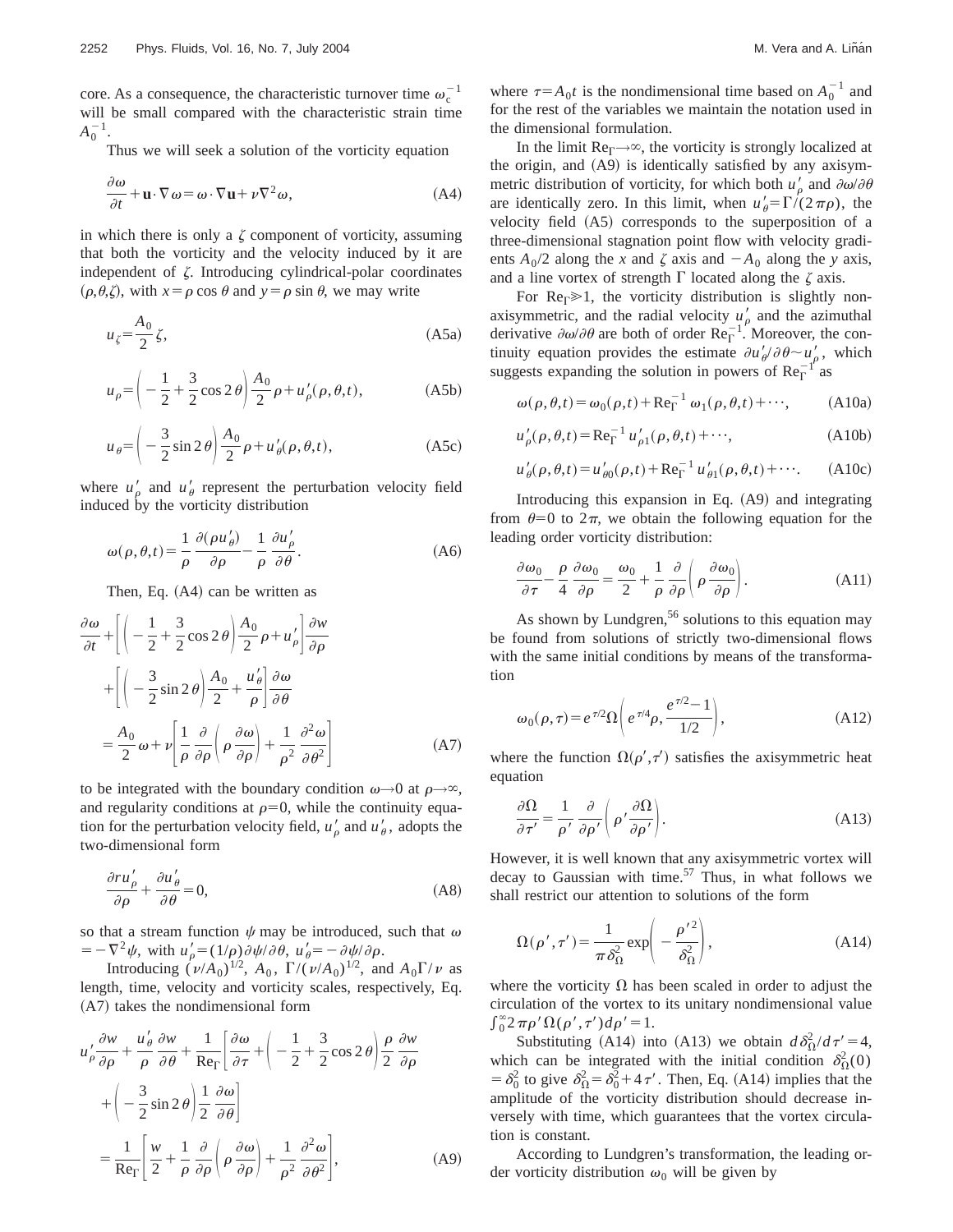$$
\omega_0(\rho, \tau) = \frac{1}{\pi} \frac{1}{\text{Re}_v} \exp\left(-\frac{\rho^2}{\text{Re}_v}\right),\tag{A15}
$$

with  $Re<sub>v</sub>$  given by

$$
Re_v = 8 + (Re_{v0} - 8)e^{-\tau/2}
$$
 (A16)

in terms of its value  $\text{Re}_{v0} = \delta_{v0}^2 A_0 / \nu$  at  $\tau = 0$ . Note that for  $Re<sub>v0</sub> < 8$  this equation predicts a vortex core radius which shrinks to zero for  $\tau=\tau^*=2\log(1-\text{Re}_{\text{v0}}/8)\leq0.$ 

The previous analysis shows that for large values of the Reynolds number  $\text{Re}_{\Gamma}$ , an approximately Gaussian and sufficiently compact vortex will maintain its shape during its evolution, decreasing or increasing its size depending on the initial value of  $\text{Re}_v$  as a result of the radial competition between convection and diffusion. In both cases, the nondimensional vortex core size will tend to the constant value  $\delta_{\rm v}/(\nu/A_0)^{1/2}$  = Re<sub>v</sub><sup>1/2</sup> = 8<sup>1/2</sup>.

Once the time evolution of the core size is known, the self-induced velocity of the vortex ring is given by the expression

$$
V_{\rm I} = \frac{\Gamma}{4\,\pi r_{\rm c}} \bigg( \log \frac{8r_{\rm c}}{\delta_{\rm v}} - 0.558 \bigg),\tag{A17}
$$

derived by Saffman<sup>58</sup> for vortices with a Gaussian vorticity core, such as  $(A15)$ .

- <sup>1</sup>F. A. Williams, *Combustion Theory*, 2nd ed. (Benjamin/Cummings, Menlo Park, CA, 1985).
- <sup>2</sup>P. H. Renard, D. Thévenin, J. C. Rolon, and S. Candel, "Dynamics of flame/vortex interactions," Prog. Energy Combust. Sci. 26, 225 (2000).
- <sup>3</sup>N. Peters, *Turbulent Combustion* (Cambridge University Press, Cambridge, 2000).<br><sup>4</sup>A. Liñán, ''The asymptotic analysis of counterflow diffusion flames for
- large activation energies," Acta Inf. 1, 1007 (1974).
- <sup>5</sup>B. Cuenot, F. N. Egolfopoulos, and T. Poinsot, "An unsteady laminar flamelet model for non-premixed combustion,'' Combust. Theory Modell. 4, 77 (2000).
- 6N. Peters, ''Laminar flamelet concepts in turbulent combustion,'' Proc. Combust. Inst. 21, 1231 (1986).
- <sup>7</sup>B. Cuenot and T. Poinsot, "Effects of curvature and unsteadiness in diffusion flames. Implications for turbulent diffusion combustion,'' Proc. Combust. Inst. 25, 1383 (1994).
- 8 D. C. Haworth, M. C. Drake, S. B. Pope, and R. J. Blint, ''The importance of time-dependent flame structures in stretched laminar flamelet models for turbulent jet diffusion flames," Proc. Combust. Inst. 22, 589 (1988).
- <sup>9</sup>H. Pitsch, M. Chan, and N. Peters, "Unsteady flamelet modeling of turbulent hydrogen–air diffusion flames,'' Proc. Combust. Inst. **27**, 1057  $(1998).$
- 10T. Saitoh and Y. Otsuka, ''Unsteady behavior of diffusion flames and premixed flames for counterflow geometry,'' Combust. Sci. Technol. **12**, 135 (1976).
- 11N. Darabiha, ''Transient behavior of laminar counterflow hydrogen–air diffusion flames with complex chemistry,'' Combust. Sci. Technol. **86**, 163  $(1992).$
- <sup>12</sup>A. F. Ghoniem, M. C. Soteriou, and O. M. Knio, "Effect of steady and periodic strain on unsteady flamelet combustion,'' Proc. Combust. Inst. **24**, 223 (1992).
- <sup>13</sup>R. S. Barlow and J. Y. Chen, "On transient flamelets and their relationship to turbulent methane–air jet flames," Proc. Combust. Inst. 24, 231 (1992).
- <sup>14</sup>F. N. Egolfopoulos and C. S. Cambell, "Unsteady counterflowing strained diffusion flames: Diffusion-limited frequency response,'' J. Fluid Mech. **318**, 1 (1996).
- <sup>15</sup>H. Pitsch and S. Fedotov, "Investigation of scalar dissipation rate fluctuations in non-premixed turbulent combustion using a stochastic approach,'' Combust. Theory Modell. **5**, 41 (2001).
- <sup>16</sup>F. E. Marble, "Growth of a diffusion flame in the field of a vortex," in

*Recent Advances in the Aerospace Science*, edited by C. Casci (Plenum, New York, 1985), p. 395.

- <sup>17</sup>A. R. Karagozian and F. E. Marble, "Study of a diffusion flame in a stretched vortex," Combust. Sci. Technol. 45, 65 (1986).
- <sup>18</sup>H. R. Baum, D. M. Corley, and R. G. Rehm, "Time-dependent simulation of small scale turbulent mixing and reaction,'' Proc. Combust. Inst. **21**, 1263 (1986).
- $19B$ . M. Cetegen and W. A. Sirignano, "Study of mixing and reaction in the field of a vortex," Combust. Sci. Technol. 72, 157 (1990).
- <sup>20</sup>A. Liñán, *El papel de la mecánica de fluidos en los procesos de combus*tión (Real Academia de Ciencias Exactas, Físicas y Naturales, Madrid, 1991!.
- 21N. Peters and F. A. Williams, ''Premixed combustion in a vortex,'' Proc. Combust. Inst. 22, 495 (1988).
- 22A. R. Karagozian and B. V. S. Manda, ''Flame structure and fuel consumption in the field of a vortex pair,'' Combust. Sci. Technol. **49**, 185  $(1986).$
- <sup>23</sup>A. Laverdant and S. Candel, "Computation of diffusion and premixed flames rolled up in vortex structures," J. Propul. Power 5, 134 (1989).
- $24$ D. Thévenin and S. Candel, "Ignition dynamics of a diffusion flame rolled up in a vortex," Phys. Fluids 7, 434 (1995).
- <sup>25</sup>F. Takahashi and V. R. Katta, "Numerical experiments on the flamevortex interactions in a jet diffusion flame,'' J. Propul. Power **11**, 170  $(1995).$
- $^{26}$ T. Poinsot, A. Trouvé, D. Veynante, S. Candel, and E. Esposito, "Vortex driven acoustically coupled combustion instabilities,'' J. Fluid Mech. **177**, 265 (1987).
- $27$ C. J. Mueller and R. W. Schefer, "Coupling of diffusion flame structure to an unsteady vortical flowfield," Proc. Combust. Inst. 27, 1105 (1998).
- 28Y. H. You, D. K. Lee, and H. D. Shin, ''Visual investigation of a vortex ring interacting with a nonpremixed flame,'' Combust. Sci. Technol. **139**, 365 (1998).
- 29W. L. Roberts, J. F. Driscoll, M. C. Drake, and J. W. Ratcliffe, ''OH fluorescence images of the quenching of a premixed flame during an interaction with a vortex," Proc. Combust. Inst. 24, 169 (1992).
- 30V. R. Katta, C. D. Carter, G. J. Fiechtner, W. M. Roquemore, J. R. Gord, and J. C. Rolon, ''Interaction of a vortex with a flat flame formed between opposing jets of hydrogen and air," Proc. Combust. Inst. 27, 587 (1998).
- <sup>31</sup>P. H. Renard, J. C. Rolon, D. Thévenin, and S. Candel, "Investigations of heat release, extinction, and time evolution of the flame surface, for a nonpremixed flame interacting with a vortex,'' Combust. Flame **117**, 189  $(1999).$
- <sup>32</sup>V. S. Santoro, D. C. Kyritsis, and A. Gómez, "Extinction behaviour of either gaseous or spray counterflow diffusion flames interacting with a laminar toroidal vortex,'' in *Seventeenth International Colloquium on the*
- *Dynamics of Explosions and Reactive Systems* (1999). <sup>33</sup>V. S. Santoro, D. C. Kyritsis, A. Liñán, and A. Gómez, ''Vortex-induced extinction behavior in methanol gaseous flames: A comparison with quasi-
- steady extinction," Proc. Combust. Inst. **28**, 2109 (2000). <sup>34</sup>V. S. Santoro, A. Liñán, and A. Gómez, ''Propagation of edge flames in counterflow mixing layers: Experiments and theory,'' Proc. Combust. Inst. **28**, 2039 (2000).
- 35V. S. Santoro, ''The interaction of laminar vortices with diffusion flames,'' Ph.D. thesis, Yale University, 2002.
- 36C. Safta, S. Enachescu, and C. K. Madnia, ''Interaction of a vortex ring with a diffusion flame," Phys. Fluids  $14$ , 668  $(2002)$ .
- <sup>37</sup>D. Thévenin, P.-H. Renard, J. C. Rolon, D. W. Kendrick, D. Veynante, and S. Candel, ''Structure of a non-premixed flame interacting with counterrotating vortices," Proc. Combust. Inst. **26**, 1079 (1996).
- 38F. E. Marble and J. E. Broadwell, ''The coherent flame model of nonpremixed turbulent combustion," Project Squid Report TRW-9-PU (1977).
- <sup>39</sup>J. W. Dold, "Flame propagation in a nonuniform mixture: Analysis of a
- slowly varying triple flame,'' Combust. Flame **76**, 71 (1989).<br><sup>40</sup>J. Daou and A. Liñán, "The role of unequal diffusivities in ignition and extinction fronts in strained mixing layers,'' Combust. Theory Modell. **2**, 449 (1998).
- 41Lord Kelvin, ''The translatory velocity of a circular vortex ring,'' Philos. Mag. **37(4)**, 511 (1867).<br><sup>42</sup>G. Saffman, *Vortex Dynamics* (Cambridge University Press, Cambridge,
- 1992).
- 43W. J. A. Dahm, C. M. Scheil, and G. Tryggvason, ''Dynamics of vortex interaction with a density interface," J. Fluid Mech. 205, 1 (1989).
- 44D. L. Marcus and J. B. Bell, ''Numerical simulation of a viscous vortex ring interaction with a density interface," Phys. Fluids 6, 1505 (1994).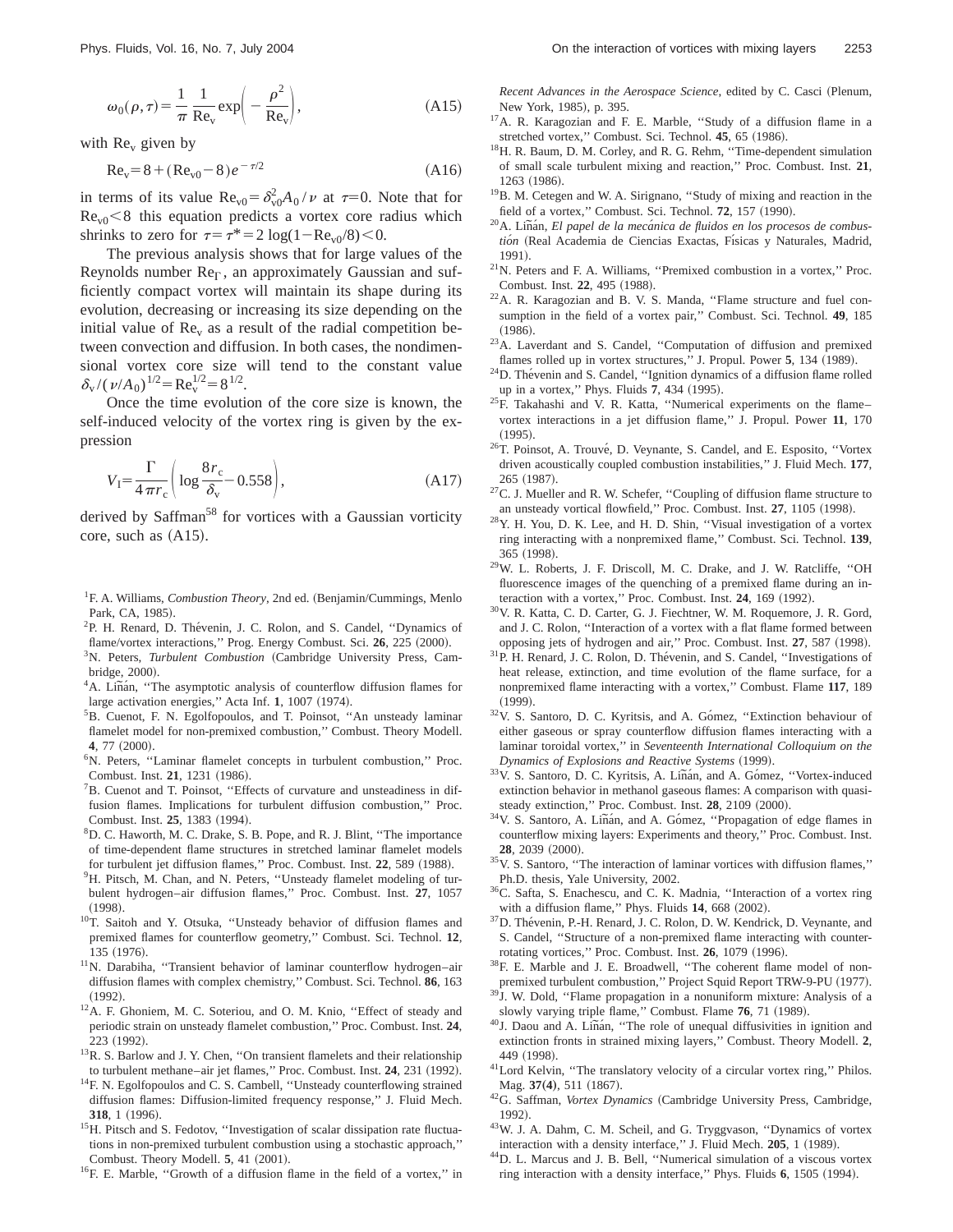- 45T. Miloh and D. J. Shlien, ''Passage of a vortex ring through a circular aperture in an infinite plane," Phys. Fluids 20, 1219 (1977).
- <sup>46</sup>T. Miyazaki and T. Kambe, "Axisymmetric problem of vortex sound with solid surfaces," Phys. Fluids **29**, 4006 (1986).
- 47P. A. Tyvand and T. Miloh, ''Axysimmetric interaction between a vortex ring and a free surface," Phys. Fluids 6, 224 (1994).
- 48K. Shariff, A. Leonard, and J. H. Ferziger, ''Dynamics of a class of vortex rings," NASA Technical Memorandum 102257 (1989).
- 49G. F. Carrier, F. E. Fendell, and F. E. Marble, ''The effect of strain rate on diffusion flames," SIAM (Soc. Ind. Appl. Math.) J. Appl. Math. 28, 463
- $^{1975}$ . 1975). <sup>50</sup>A. Liñán and F. A. Williams, "Ignition in an unsteady mixing layer subject to strain and variable pressure," Combust. Flame 95, 31 (1993).
- 51J. R. Cash and A. H. Karp, ''A variable order Runge–Kutta method for initial value problems with rapidly varying right-hand sides,'' ACM Trans.

Math. Softw. **16**, 201 (1990).

- 52W. H. Press, S. A. Teukolsky, W. T. Vetterling, and B. P. Flannery, *Numerical Recipes in Fortran 77: The Art of Scientific Computing*, 2nd ed. (Cambridge University Press, Cambridge, 1992).
- 53J. Daou, ''Ignition and combustion of fuel pockets moving in an oxidizing atmosphere," Combust. Flame 115, 383 (1998).
- 54S. E. Widnall and C.-Y. Tsai, ''The instability of the thin vortex ring of constant vorticity," Proc. R. Soc. London 287, 273 (1977).
- 55P. G. Saffman, ''The number of waves on unstable vortex rings,'' J. Fluid Mech. 84, 625 (1978).
- 56T. S. Lundgren, ''Strained spiral vortex model for turbulent fine structure,'' Phys. Fluids 25, 2193 (1982).
- <sup>57</sup>J. Jimenez, "Hyperviscous vortices," J. Fluid Mech. **279**, 169 (1994).
- 58P. G. Saffman, ''The velocity of viscous vortex rings,'' Stud. Appl. Math. 49, 371 (1970).